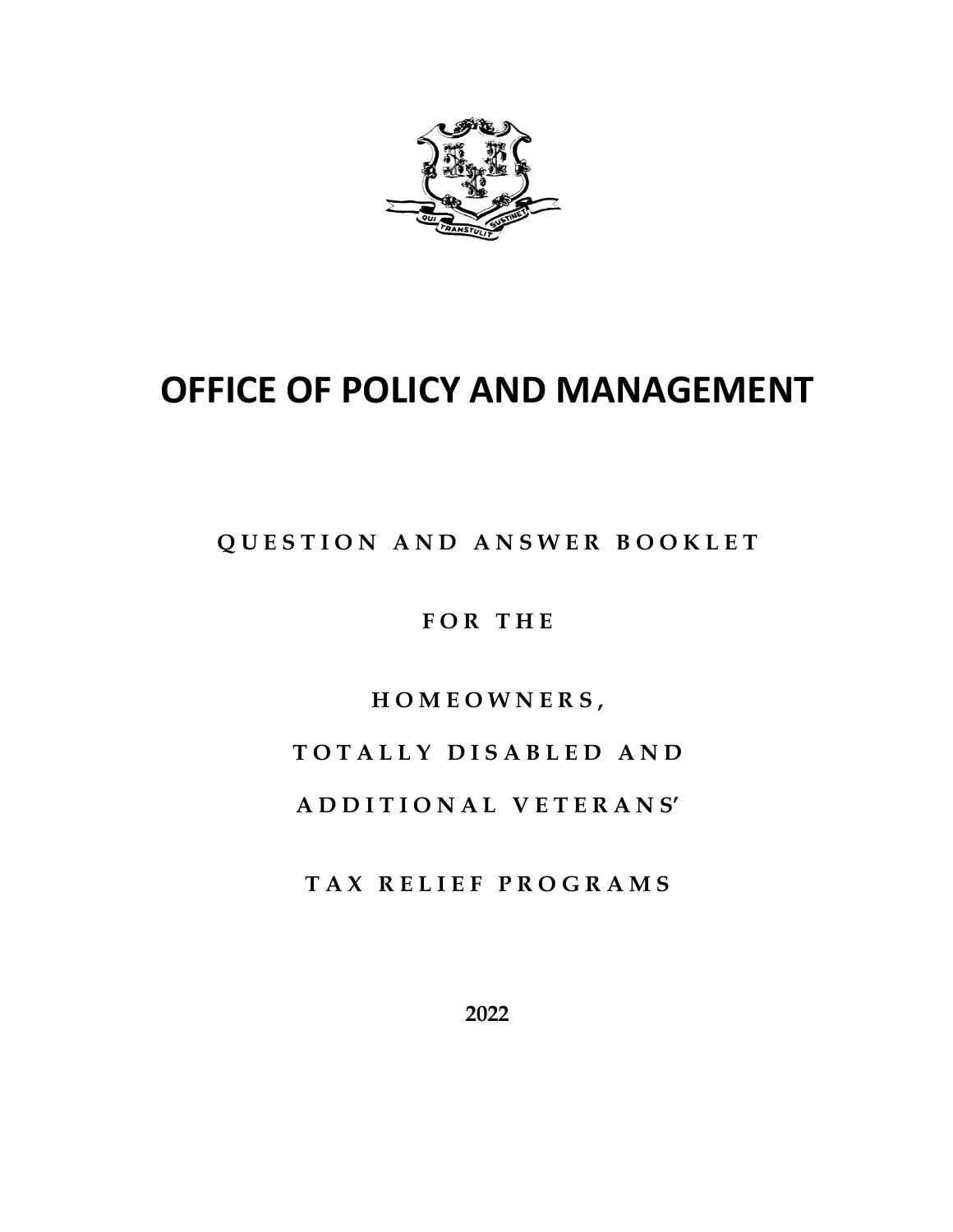# **TABLE OF CONTENTS**

|--|--|--|

#### **HOMEOWNER**

| BASIC INFORMATION AND REQUIREMENTS2            |
|------------------------------------------------|
|                                                |
| PROPERTY ON WHICH TAX CREDITS MAY BE APPLIED10 |
| PARTIAL INTERESTS, LIFE ESTATES AND TRUSTS11   |
|                                                |
|                                                |
| FILING OF CLAIMS FOR REIMBURSEMENT14           |
| PRORATION OF HOMEOWNERS BENFITS15              |

#### **TOTALLY DISABLED**

|  |  | BASIC INFORMATION AND REQUIREMENTS17 |  |
|--|--|--------------------------------------|--|
|  |  |                                      |  |
|  |  | FILING OF CLAIMS FOR REIMBURSEMENT19 |  |

#### **ADDITIONAL VETERANS**

|  |  |  |  |  |  | <b>EXHIBIT 1</b> - SOCIAL SECURITY ADMINSTRATION CODES 28 |  |  |
|--|--|--|--|--|--|-----------------------------------------------------------|--|--|
|--|--|--|--|--|--|-----------------------------------------------------------|--|--|

**EXHIBIT 2** – VETERAN WAR DATES...................................30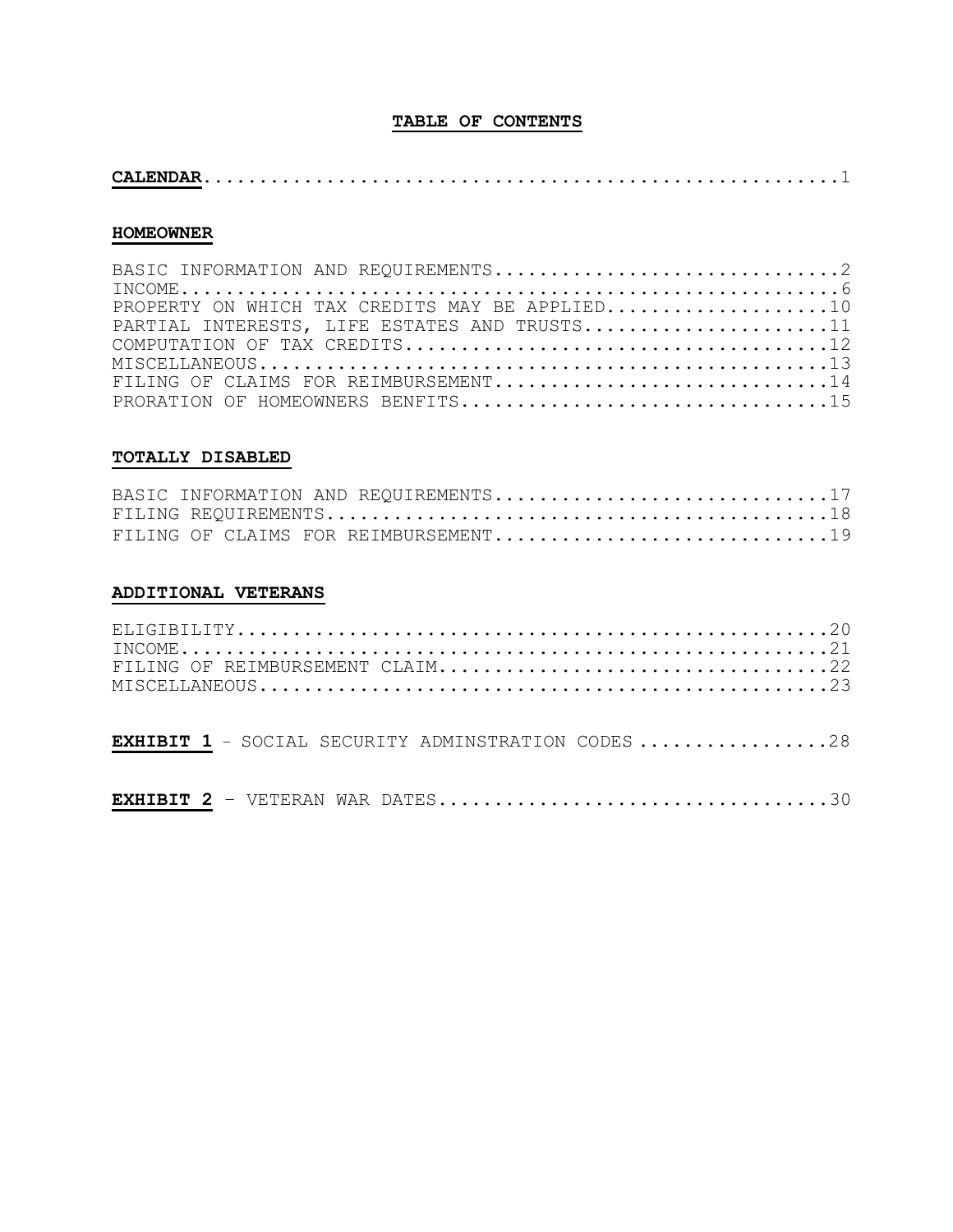# **TAX RELIEF CALENDAR – 2022 (2021 Program Year)**

| January 1    | Freeze claim due at OPM. (Forms M-36 and M-36R).                                                                                           |
|--------------|--------------------------------------------------------------------------------------------------------------------------------------------|
| January 16   | Owner/Freeze applications made available to municipality from OPM (Forms<br>M-35H and M-36R).                                              |
| February 1   | Assessor must notify Owner/Freeze applicants to refile by this date, by regular mail,<br>enclosing an application form and an explanation. |
| April 15     | Last day to receive Owner/Freeze applications in the mail from applicants.<br>After this date applications must be filed in person only.   |
| April 30     | Assessor must notify Owner/Freeze applicants by mail evidenced by a certificate of<br>mailing if they have not refiled by April 15.        |
| May 15       | Owners claim form made available to municipality by OPM (M-35B).                                                                           |
| May 15       | Last day to accept Owner/Freeze applications without an extension.                                                                         |
| July 1       | Owners claim form (M-35B and electronic file upload) and the Totally Disabled claim<br>form (M-42B) are due for submission to OPM.         |
| August 1     | Additional Veterans claim form (M-59 and electronic file upload) are due for submission to<br>OPM.                                         |
| August 15    | Last day to request (from OPM) an extension of time to file for the Owner/Freeze programs                                                  |
| September 15 | Payment issued to municipality for Freeze Program.                                                                                         |
| October 1    | Owner/Freeze Proration forms due at OPM. (Forms M-35G/M-36G, M-35P/M-36P).                                                                 |
| October 1    | Last day to accept additional veteran applications (M-59a) without an extension provided<br>by the assessor.                               |
| December 31  | Payments issued to municipality for Owners' program, Additional Veterans program<br>and Totally Disabled program.                          |
| December 31  | Last day to request (from Assessor) an extension of time to file for the Additional Veterans<br>program                                    |
|              |                                                                                                                                            |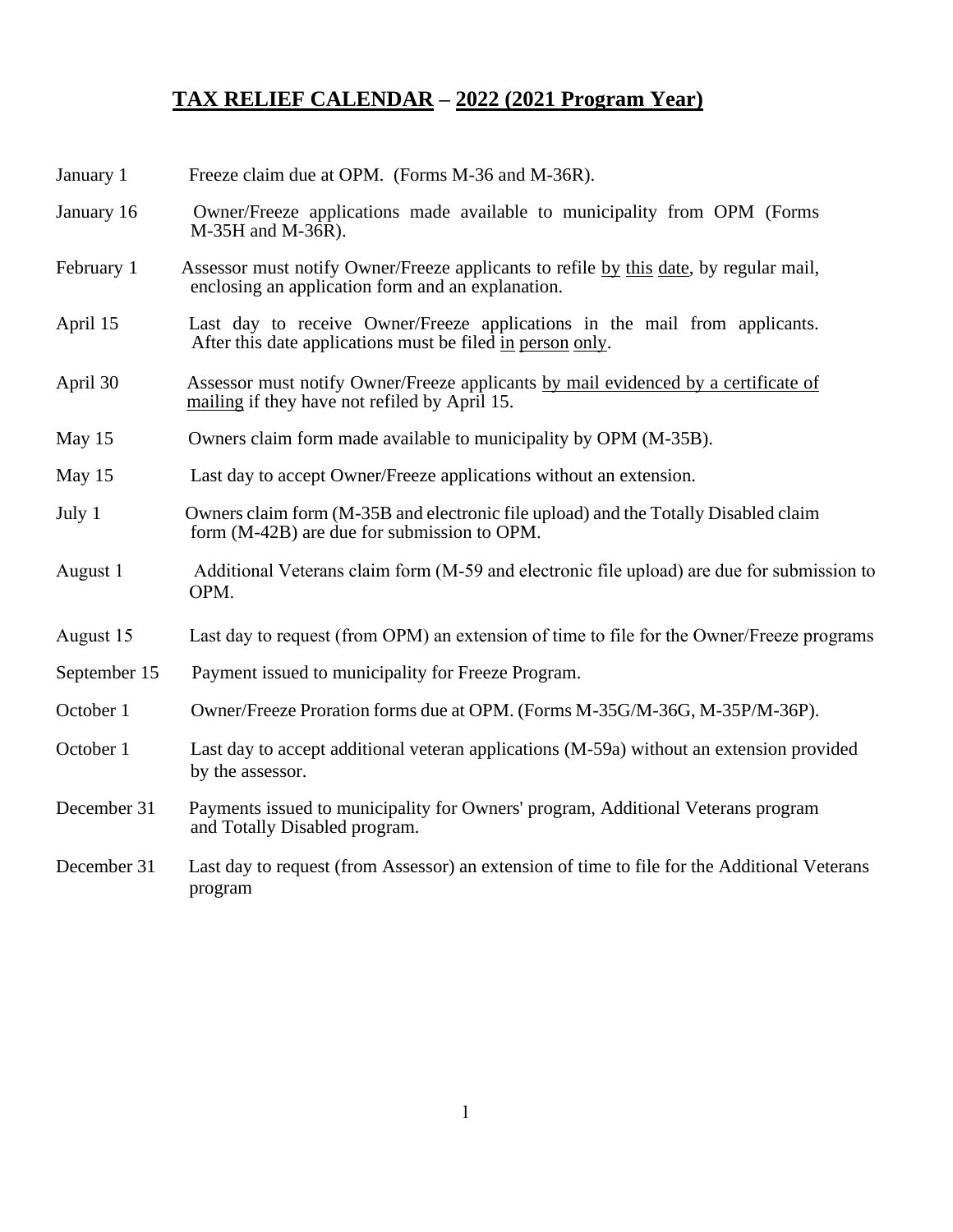# **OWNERS' PROGRAM Q&A**

#### **BASIC INFORMATION AND REQUIREMENTS:**

- 1. Q. WHAT BASIC REQUIREMENTS AND CONDITIONS MUST BE MET IN ORDER FOR TAX RELIEF UNDER THE OWNERS' PROGRAM TO BE GRANTED IN THE STATE OF CONNECTICUT?
	- A. The following requirements and conditions must be met:
	- (1) Owner (or spouse, if domiciled together) must have been 65 years of age by the end of the calendar year preceding the filing period. Totally disabled persons, regardless of age, are initially eligible provided they have a Social Security Award letter specifying a date of entitlement prior to the end of the calendar year preceding the filing period or an SSA-1099 with Medicare premiums. (Note: In cases of pension plans other than Social Security, contact OPM for further information.)
	- (2) Claimant must own the property for which tax relief is sought; or he/she must hold a tenancy for life use or for a term of years in such property, which tenancy makes him/her liable for the payment of property taxes under Section 12-48 (such life use or life tenancy must be recorded on the town land records for the claimant to be eligible); or he/she must share in such ownership **AND**, in all cases, **must reside** at said property. Such ownership, which must constitute the claimant's principal or legal residence, must have been effective on or before October 1st of the current assessment year. **Principal residence shall be defined as**  residency of at least 6 months and one day for the program year. (See also Questions 4.)

Applications filed under the disability provision must be accompanied by **current proof of eligibility to receive Social Security disability benefits** no older than three years. Acceptable proofs include an **SSA-1099** showing Medicare deduction, OR IF UNDER AGE 62, SHOWS THAT APPLICANT COLLECTS SOCIAL SECURITY UNDER HIS/HER OWN SOCIAL SECURITY NUMBER, a computer generated message from Social Security that states the person is disabled and indicates the amount of payment, such as a Benefit Verification Letter, or proof of permanent and total disability from a federal, state, municipal, or other government related program deemed comparable by the Secretary of the Office of Policy and Management.

**PLEASE NOTE: BOX 8 OF THE SSA-1099 IS THE CLAIM NUMBER. OFTEN THIS IS THE APPLICANT'S SOCIAL SECURITY NUMBER BUT EQUALLY AS OFTEN THIS IS SOMEONE ELSE'S NUMBER. IT CAN BE THE SPOUSE'S NUMBER OR THE PARENT'S NUMBER. YOU SHOULD LOOK FOR WHERE THE NUMBER IS DIFFERENT AND ASK IF THE APPLICANT ALSO COLLECTS UNDER HIS/HER OWN NUMBER. SOCIAL SECURITY CODING FOR THE BOX 8 NUMBER IS PROVIDED IN EXHIBIT 1. USEFUL INFORMATION ABOUT THE STATUS OF THE APPLICANT IS AVAILABLE THROUGH THIS CODING.**

Section 12-170aa(b) states that people receiving government related disability benefits other than Social Security Disability are eligible for this program only if they have not been engaged in employment covered by Social Security. Applicants who have worked under Social Security and who have not been found sufficiently disabled for Social Security Disability or who have chosen not to apply under Social Security are not eligible for this benefit. Veterans on V.A. Disability who have insufficient quarters of coverage under Social Security should provide a statement of this information from Social Security.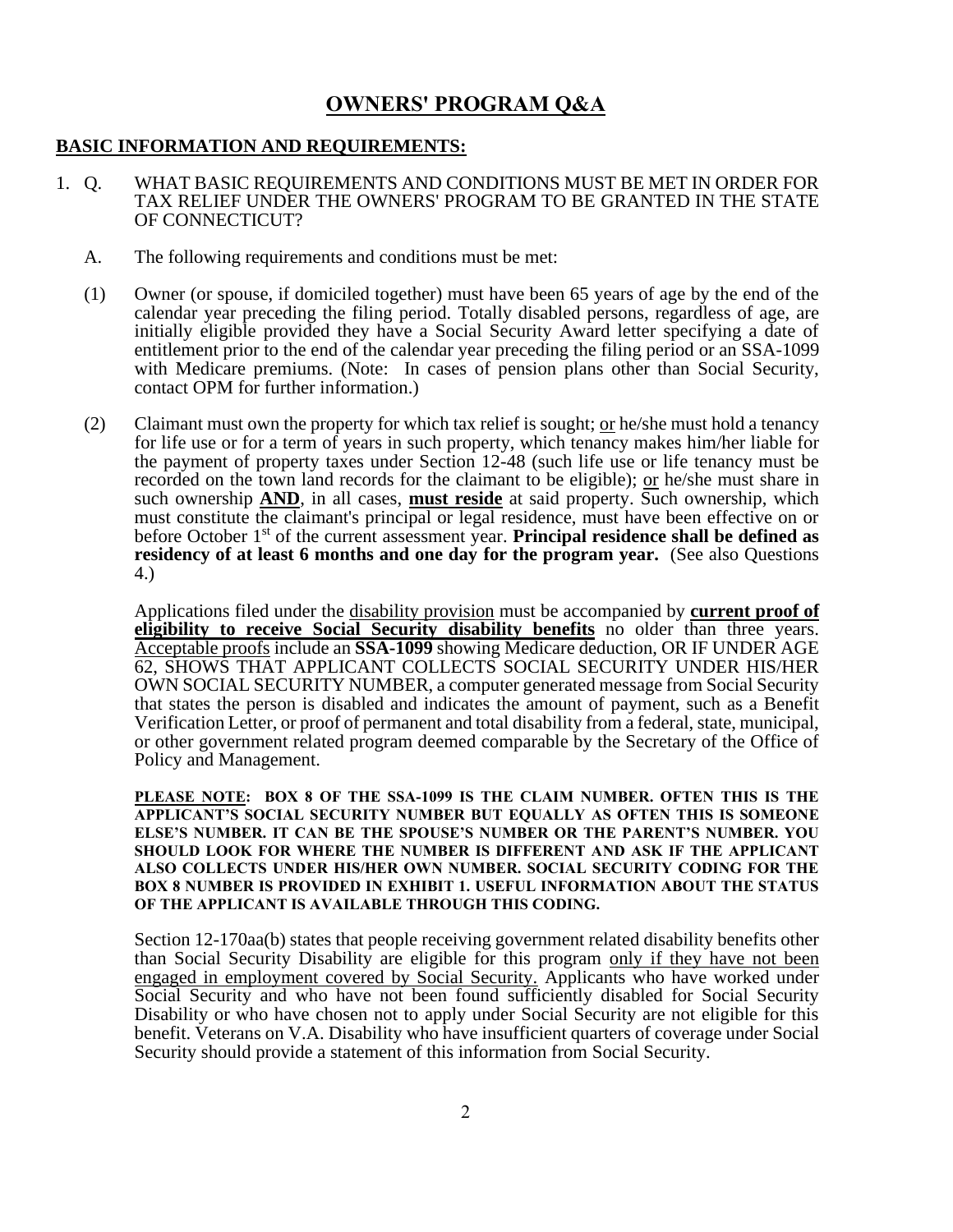- (3) Claimant's 2021 total income must not exceed \$38,100 if unmarried, or \$46,400 if married. For married couples, income for both husband and wife must be counted in establishing qualifying income. (Also see INCOME, Question 19.)
- 2. Q. WHAT IS THE FILING PERIOD, AND WHERE MUST CLAIMS BE FILED?
	- A. Any property owner, believing he/she is entitled to a tax reduction under this program, must make application to the Assessor of the municipality in which he/she resides between February  $1<sup>st</sup>$  and May  $15<sup>th</sup>$  of the calendar year following the October  $1<sup>st</sup>$  Grand List date for which tax relief is sought.
- 3. Q. WHEN MUST AN APPLICANT OR SPOUSE BE 65 YEARS OF AGE, IN ORDER TO FILE A CLAIM UNDER SECTION 12-170aa?
	- A. Persons initially filing for tax relief must have been 65 years of age as of December 31 of the previous calendar year. Applicants filing as disabled must have documentation that they were deemed "eligible to receive Social Security disability benefits" as of December 31 of the previous calendar year.
- 4. Q. IF AN ELDERLY/TOTALLY DISABLED HOMEOWNER OWNS TWO HOMES AND ONE HOME IS LOCATED IN CONNECTICUT AND THE OTHER OUTSIDE OF THE STATE, IS HE/SHE ENTITLED TO TAX RELIEF BENEFITS IN CONNECTICUT?
	- A. Yes, provided the claimant is not receiving tax relief benefits as a homeowner in any other state, and provided he/she maintains the home in Connecticut as his/her principal residence. The same concept applies if a claimant owns two homes in Connecticut. Tax relief may only be granted on one's principal home or domicile. As there is no statutory definition of legal residence, the following questions may be considered in determining whether or not a home constitutes the claimant's principle residence. These questions are not intended to be all inclusive, but are examples that may be asked of the applicant:
		- 1. Is the subject property your principal residence?**\***
		- 2. Where are you registered to vote?
		- 3. Are you claiming any tax exemptions outside the State of Connecticut?
		- 4. Where are your automobiles, if any, registered?
		- 5. What is the address provided on your federal tax return?
		- 6. Do you have the intent of making the property your principal residence and do you physically and primarily reside there?**\***
		- **\* Principal residence shall be defined as residency of at least 6 months and one day for the program year.**
- 5. Q. IS A HOMEOWNER WHO ACQUIRED A HOME DURING THE YEAR ELIGIBLE FOR TAX RELIEF?
	- A. Yes, provided the claimant owned the home on or before October  $1<sup>st</sup>$  and occupies such home as his/her principal place of residence. If the claimant purchased the property after the October 1<sup>st</sup> assessment date, he/she is NOT entitled to benefits until the next Grand List year.
- 6. Q. WHEN A HUSBAND AND WIFE FILE FOR TAX RELIEF, IS IT NECESSARY FOR BOTH TO SIGN THE APPLICATION FORM, AS IN THE CASE OF A JOINT RETURN FOR THE I.R.S.?
	- A. No. Either the husband or wife, or their duly authorized agent may sign the application.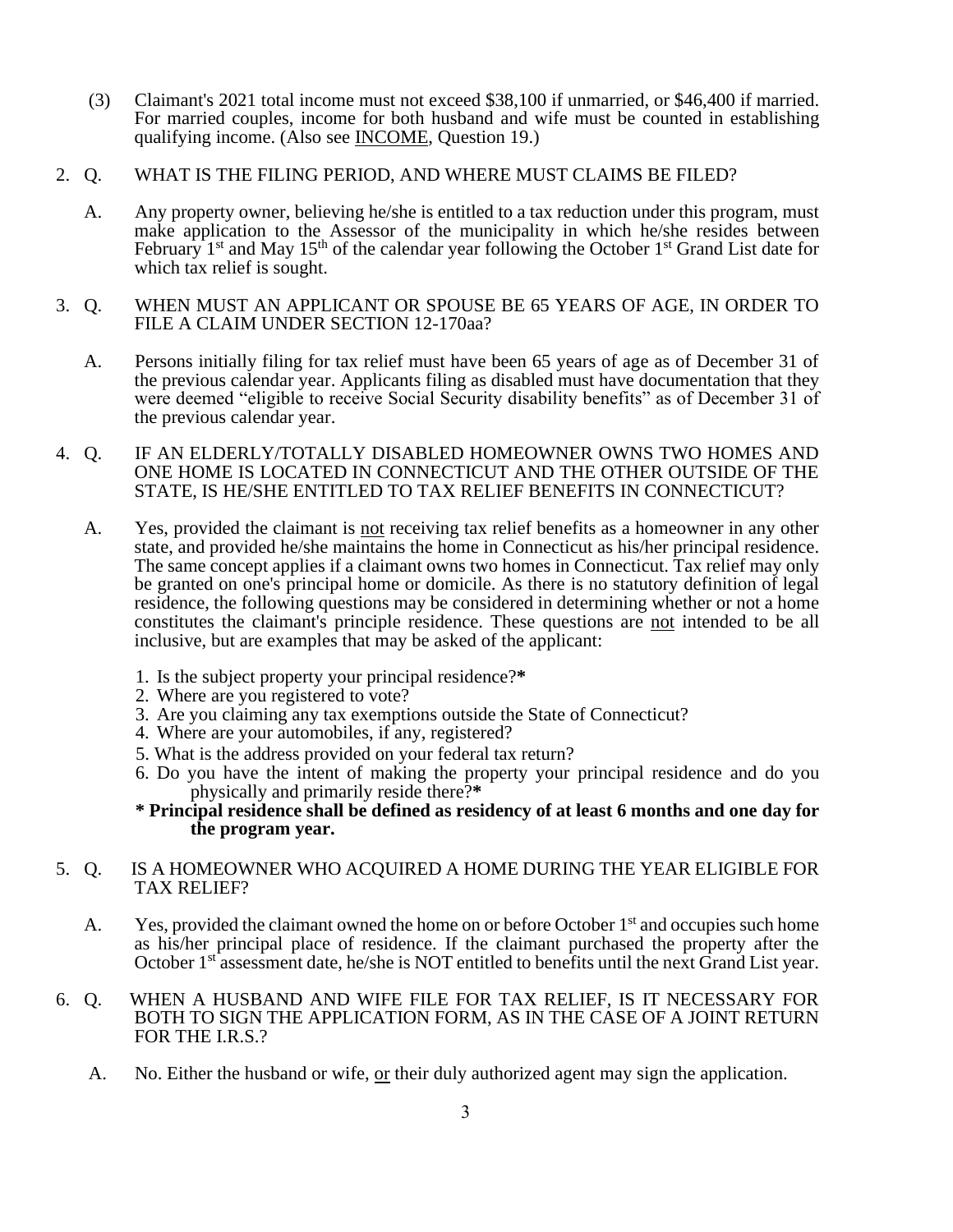# 7. Q. WHO MAY BE CONSIDERED AN AUTHORIZED AGENT?

- A. Any person duly authorized by a claimant to act in his/her behalf, with the exception of the Assessor, member of the Assessor's staff, municipal agent, or any other person who works with the applications. As they are responsible for certifying claims for tax relief, a conflict of interest could occur if he/she also acted as an authorized agent in the submission of claims. Social Service agents may not act in this capacity for the same reason.
- 8. Q. HOW DOES A HOMEOWNER CONTINUE HIS/HER TAX CREDIT UNDER THIS PROGRAM?
	- A. Tax credits, once filed for and approved by the Assessor, extend for a two-year assessment period. A mill rate or assessment change may alter the amount. After initially being granted tax relief, claimants must reapply for subsequent qualification on a biennial basis. The Assessor in each municipality is charged with the responsibility of notifying each taxpayer to refile biennially. (See Question 12.)
- 9. Q. WHAT IS THE PROCEDURE FOR A TAXPAYER WHO FINDS THAT DURING THE TWO YEAR ASSESSMENT PERIOD FOR WHICH TAX RELIEF HAS BEEN GRANTED, HE/SHE IS ENTITLED TO A GREATER OR LESSER TAX CREDIT THAN THAT WHICH WAS CERTIFIED?
	- A. The taxpayer should reapply. If a larger credit is allowed, it will be applied to that assessment year. The taxpayer **may** then reapply the next year to maintain the biennial filing period or they may refile in the new second year period. **The odd/even designation is optional.**

 EXAMPLE: Mr. Smith originally filed for Owners' tax relief on February 25, 2020, for the 2019 Grand List. On March 15, 2021, Mr. Smith files an application for the 2020 Grand List, because his 2020 income was substantially lower than his 2019 income. Mr. Smith may then refile an application between February 1 and May 15, 2022 for the 2021 Grand List, in order to maintain the biennial filing period, *but this is no longer required*. He may wait to file in 2023 for the 2022 Grand List year. (Also, see Question 27.) If there is a change in percentage of ownership from application year**, the taxpayer may reapply in order to receive the proper credit. Pro-rate adjustments will also serve to assure proper credit.**

- 10. Q. DO OWNERS' BENEFITS FOR THE ELDERLY UNDER SECTION 12-170aa CONTINUE TO THE SURVIVING SPOUSE WITH WHOM APPLICANT WAS DOMICILED AND WHO IS BETWEEN AGES 50 AND 65?
	- A. Yes, provided the widow/widower continues to meet all the qualifications, provided he/she does not remarry, and provided he/she can prove **they were eligible for the program as husband and wife at the time of the spouse's death.**
- 11. Q. WHAT IS THE ASSESSOR'S PROCEDURE FOR COMPUTING BENEFITS WHEN THERE IS A MILL RATE CHANGE AND THE APPLICANT IS NOT REQUIRED TO REAPPLY?
	- A. The Assessor must recompute the benefit using the new mill rate, and using the allowable table percentage (Line 14) that was **established the previous year** when the owner applied. Section 12-170aa (e).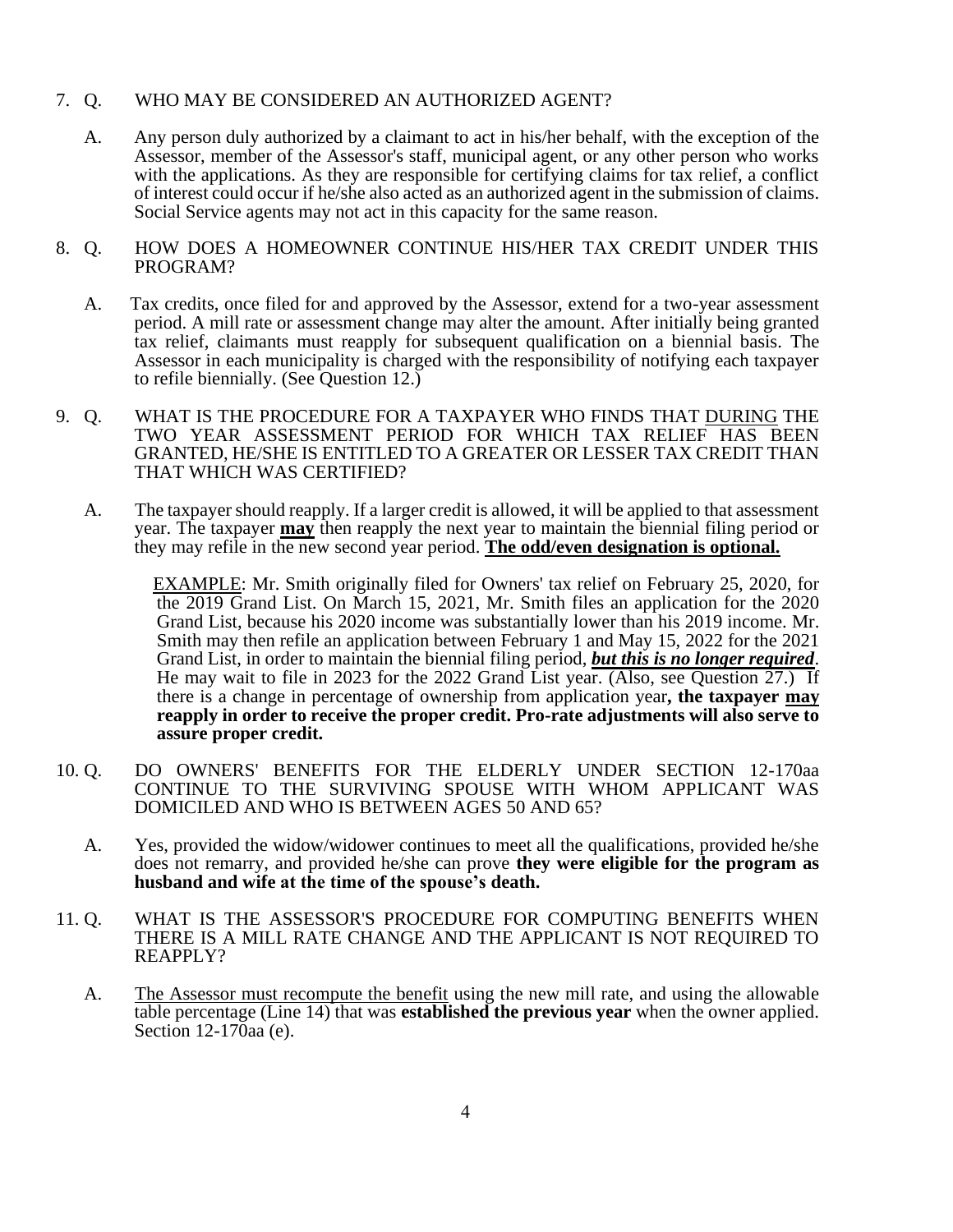- 12. Q. WHEN MUST THE ASSESSOR NOTIFY ELDERLY/DISABLED TAX RELIEF RECIPIENTS TO REFILE ON A BIENNIAL BASIS FOR CONTINUED BENEFITS?
	- A. The Assessor must notify each taxpayer concerning refiling requirements by regular mail, not later than the February 1<sup>st</sup> following the October 1<sup>st</sup> assessment date for the refile year. Such taxpayer may submit an application by mail provided it is received by the assessor not later than April 15<sup>th</sup>. Not later than April  $30<sup>th</sup>$  of such year the assessor shall notify, by mail evidenced by a certificate of mailing, any taxpayer for whom an application was not received by said April 15<sup>th</sup>. Any person who did not refile by April 15<sup>th</sup> is required to appear personally, or his/her authorized agent is required to appear personally at the Office of the Assessor, in order to submit an application by the May  $15<sup>th</sup>$  deadline. Section 12-170aa(e) as amended by PA 16-143. (See also Question 16.)
- 13. Q. WHAT HAPPENS IF AN ELDERLY/DISABLED PERSON IS NOT RESIDING AT HIS/HER PROPERTY DURING THE REAPPLICATION PERIOD BUT IS, FOR EXAMPLE, IN A NURSING HOME?
	- A. If there is an abiding intention on the part of the elderly/disabled homeowner to return to the property, and the property in his/her absence is not rented to another, nor does any condition exist which would preclude the claimant from resuming residence without undue delay, the Owner's tax credit may continue. If an applicant remains in a nursing home for two years, it is then assumed that there is no abiding intent to return to the property.
- 14. Q. IF ONE SPOUSE OF A MARRIED COUPLE IS A RESIDENT OF A CONVALESCENT HOME OR HOSPITAL, MAY THE COUPLE HAVE BENEFITS UNDER BOTH THE OWNERS' AND RENTERS' PROGRAMS?
	- A. No. They must apply under the Owners' Program only.
- 15. Q. IF TWO UNMARRIED PEOPLE OWN A HOME AS JOINT TENANTS WITH RIGHTS OF SURVIVORSHIP HOW MUST THEY APPLY FOR THE PROGRAM?
	- A. Since the two owners are not a married couple they must apply as 50% owners.
- 16. Q. WHAT HAPPENS IF A CLAIMANT DOES NOT REFILE FOR TAX RELIEF WHEN REQUIRED TO DO SO?
	- A. **Claimant may file for an extension request by August 15 of the application year if there is a medical reason**, otherwise, **the benefit is removed**. If the claimant should seek tax relief for a subsequent Grand List year, he/she must apply as a new applicant.
- 17. Q. HOW ARE THE INCOME LIMITS FOR ELDERLY TAX RELIEF AFFECTED BY THE ANNUAL SOCIAL SECURITY ADJUSTMENT?
	- A. The Social Security Income adjustment is applied to the Owners' income limits and calls for adjustment of the income brackets by the Office of Policy and Management. This procedure prevents claimants who have been granted tax credits from being adversely affected by inflation.
- 18. Q. IS THE MINIMUM GRANT PRO-RATED?
	- A. No, except that, if the total tax bill is less than the minimum credit, the minimum credit will be adjusted down to the amount of the tax.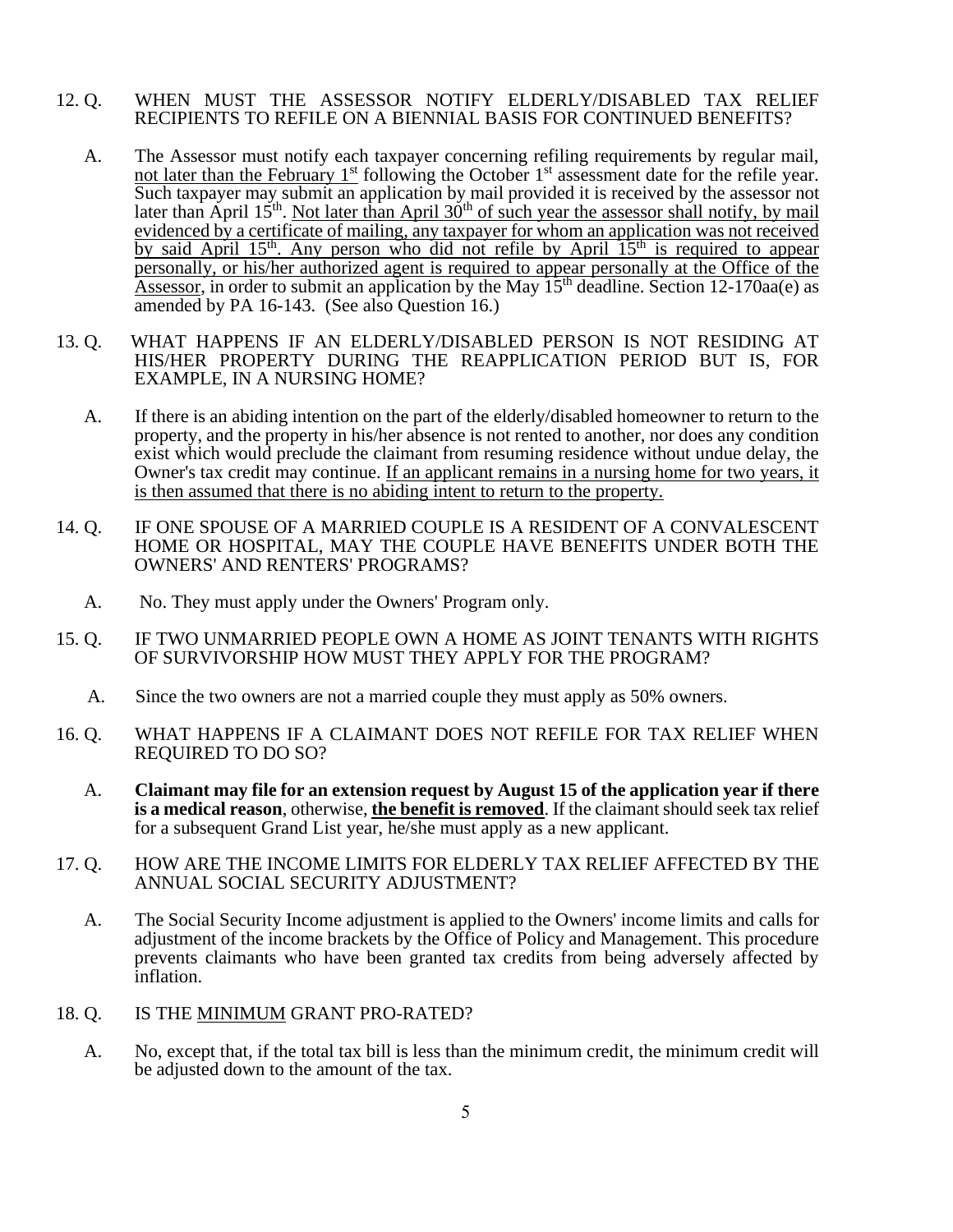# **INCOME:**

# 19. Q. WHAT CONSTITUTES QUALIFYING INCOME FOR HOMEOWNERS SEEKING TAX RELIEF CREDIT?

- A. Owners' 2021 total income must not exceed **\$38,100** for unmarried persons, and **\$46,400** for a married couple. "Qualifying income" is defined as all taxable and nontaxable income. This definition includes taxable income as may be reported for Federal Income Tax purposes, as well as non-taxable income. All monies received are to be considered part of qualifying income, unless specifically exempted. Although the following are not intended to be all inclusive, examples of **items to be included as part of qualifying income are as follows:**
	- Wages, bonuses, commissions, gratuities and fees, self-employment net income (do not include depreciation expense)
	- **Net** Social Security (Box 5 from SSA-1099), Federal Supplemental Security Income, payment for jury duty (excluding travel allowance)
	- Dividends and interest
	- IRA include only "taxable" amount, NOT "total distribution"
	- Black Lung payments
	- Green Thumb payments
	- Interest or proceeds resulting from gifts received
	- Lottery winnings
	- Net income from sale or rental of real or personal property (do not include depreciation, receipts for expenses required when no tax return has been filed)
	- Pensions and annuities include only "taxable" amount
	- Veteran's pension and veteran's disability payments
	- Railroad retirement
	- Severance pay; UNEMPLOYMENT compensation (including any extra unemployment payments received under the CARES Act of 2020)
	- Worker's compensation
	- Alimony
	- DSS cash assistance (SAGA or state supplement)
	- Legal Settlements Net Proceeds
	- Dependency and Indemnity Compensation from Dept. of Veterans Affairs
	- Cancellation of Debt
	- If property is owned in trust any distributions received from the trust (verified with a copy of the trust federal tax return)
	- Capital gains total from previous year only (a capital loss carryover from a previous year should be excluded from qualifying income calculations)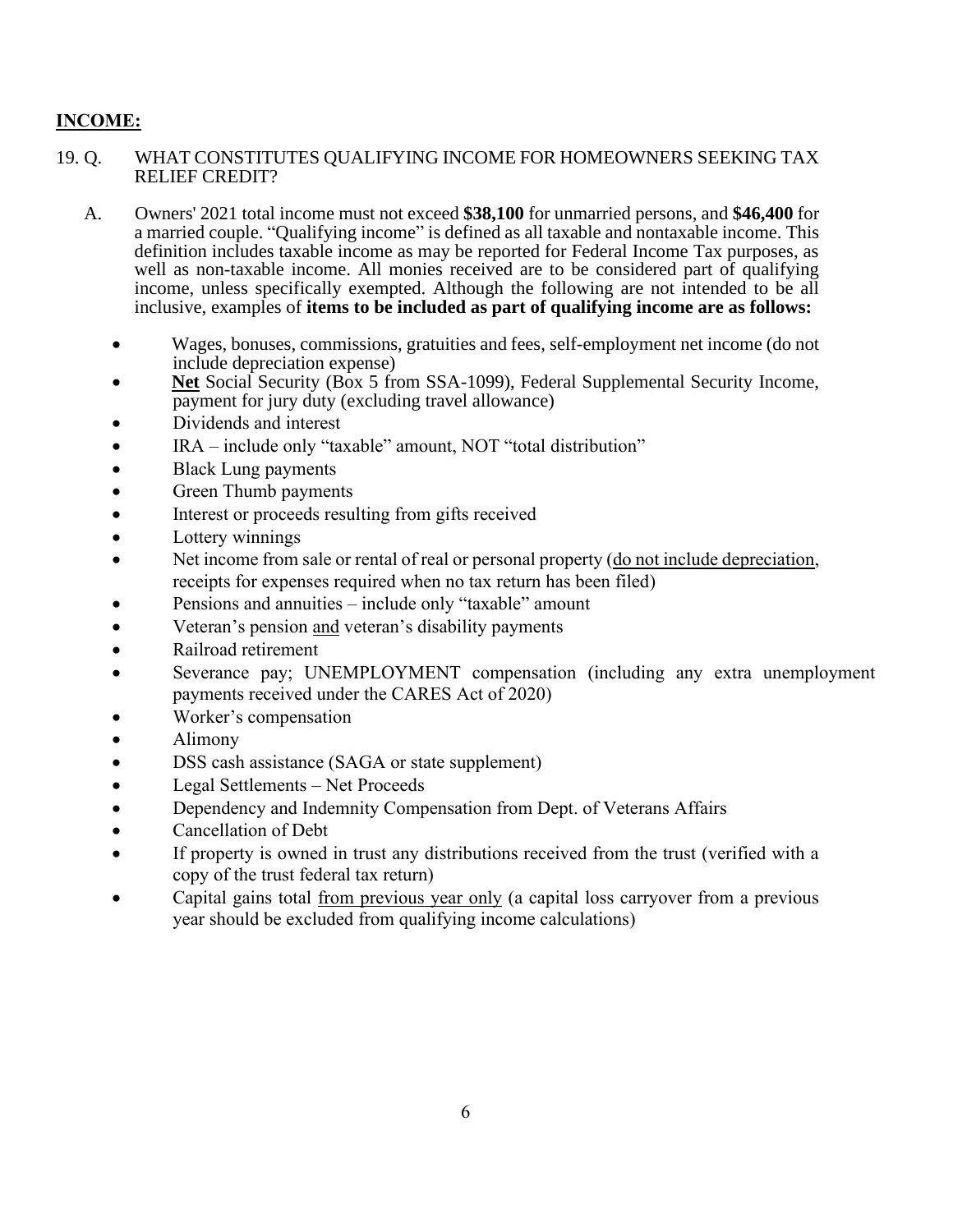# 20. Q. WHAT TYPES OF INCOME ARE SPECIFICALLY EXEMPT FROM BEING REPORTED AS PART OF QUALIFYING INCOME FOR PURPOSES OF THE HOMEOWNER PROGRAM?

- 1. Social Security payments specifically for a dependent person (minor child or dependent individual).
- 2. Casualty loss reimbursements by insurance companies;
- 3. Gifts, bequests or inheritances only if non-taxable. Any part of an inheritance that must be reported as taxable income must be included as income for the program. (any interest or other income produced by the gift, bequest or inheritance must be also included as income).
- 4. Grants for disaster relief.
- 5. Income derived through volunteer service under the Domestic Volunteer Service Act of 1973, as amended (such as stipends earned under the Foster Grandparents' Program, Retired Senior Volunteer Program, Senior Companion Program, Community Training under DDS, etc.).
- 6. Income derived through the Federal Senior Community Service Employment Program.
- 7. Life insurance proceeds.

.

 8. A married homeowner whose spouse is a resident of a health care or nursing home facility in Connecticut that is receiving payment related to such spouse under Title XIX Medicaid, need not declare the spouse's Social Security income **paid to the facility.**

The following must be submitted with the homeowner's application—

- (1) Proof that the spouse is in a CT health care or nursing home facility,
- (2) The name and address of the facility,
- (3) The period during the benefit year that the spouse was in the facility,
- (4) The period during the benefit year that the spouse was on Title XIX Medicaid. The statement of proof shall be on the facility's letterhead and signed by the Administrator or other nursing home official.
- 9. Food stamps; fuel assistance; child support payments and TANF payments.
- 10. Reverse mortgages (return of capital).
- 11. Stimulus payments received under CARES Act of 2020

# 21. Q. ARE ELDERLY/DISABLED PERSONS RECEIVING MEDICAL ASSISTANCE UNDER TITLE XIX ("MEDICAID") FROM THE STATE OF CONNECTICUT, ELIGIBLE FOR TAX RELIEF UNDER SECTION 12-170aa?

A. Yes, providing all other eligibility requirements are met. Section 12-170aa(b).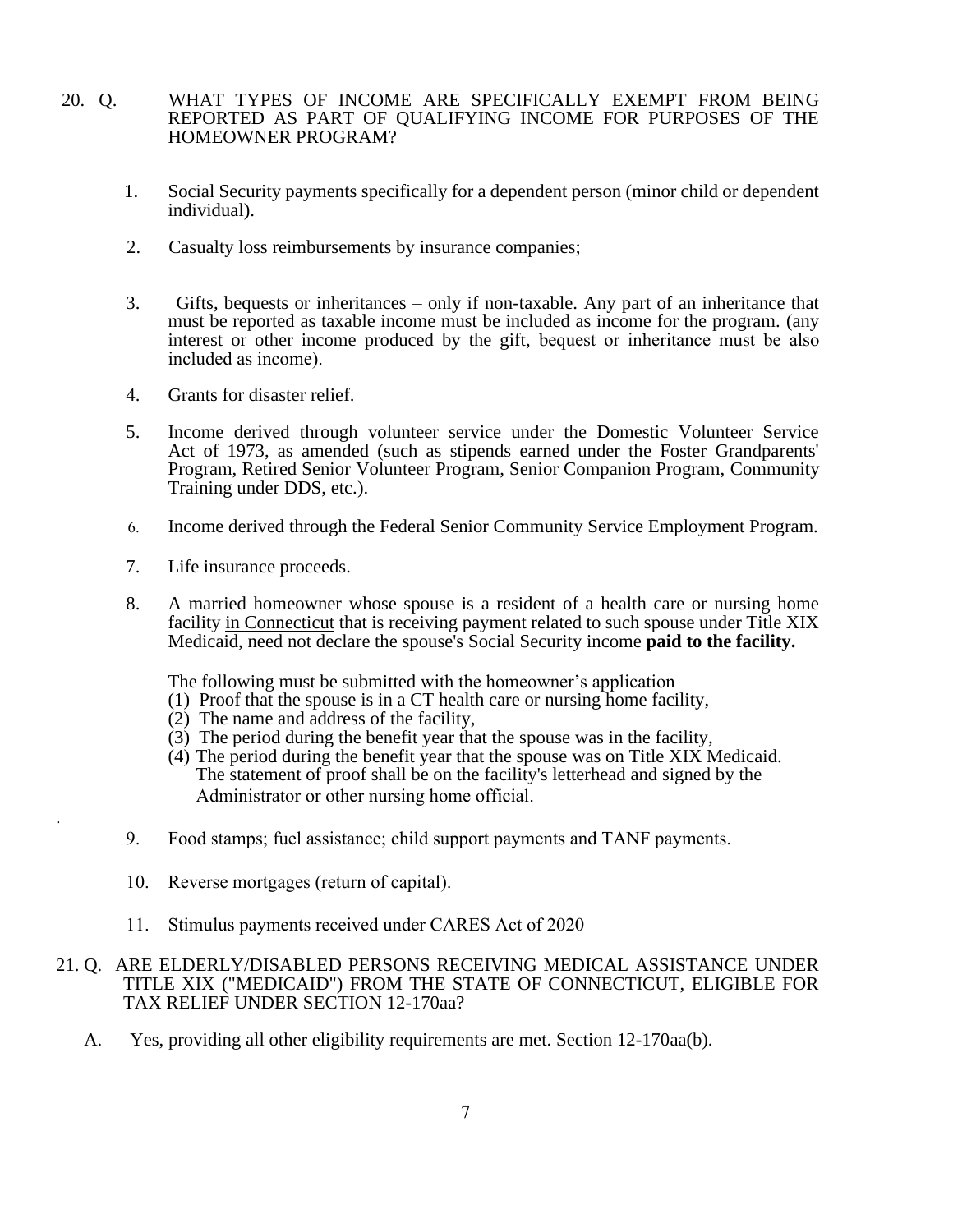- 22. Q. DOES AN ELDERLY/DISABLED CLAIMANT RECEIVING FOOD STAMPS QUALIFY FOR TAX RELIEF?
	- A. Yes, if all other qualifications are met. The amount of the food stamp allotment is not considered part of qualifying income.
- 23. Q. IS A CLAIMANT REQUIRED TO PRESENT A COPY OF HIS/HER ANNUAL FEDERAL INCOME TAX RETURN TO THE ASSESSOR OF THE MUNICIPALITY WHERE HE/SHE IS APPLYING FOR BENEFITS?
	- A. Yes. Statutory requirements state that, if a return is filed, a copy must be presented to the Assessor of the municipality. If the claimant does not file a Federal Income Tax Return, the Assessor may require that any and all other proofs of income, (1099 Int, 1099 Div, etc.) as may be necessary for approval of the application, be presented. Section 12-170aa (f).
- 24. Q. CAN A TAX LOSS (AS SUBSTANTIATED BY AN INCOME TAX RETURN) BE USED TO OFFSET OTHER APPLICATION INCOME, IN THE ESTABLISHMENT OF QUALIFYING INCOME FOR TAX RELIEF?
	- **A.** No. If a claimant has an income loss on any line of the tax return the assessor should **NOT** subtract that loss from the calculation of qualifying income. Rather than subtracting the loss the assessor should consider zero income for that line of the tax return. (This applies to any page of the tax return: Form 1040, Schedule 1 or any other schedule required to be filed).
- 25. Q. CAN PARTICIPANTS IN A STATE OF CONNECTICUT SANCTIONED CIVIL UNION OR SAME-SEX MARRIAGE RECEIVE STATE TAX RELIEF BENEFITS AS A SPOUSE THE SAME AS MARRIED COUPLES?
	- A. Yes. Please see Question 26 for Income treatment. Also, survivor benefits apply.
- 26. Q. HOW SHOULD THE INCOME OF A HUSBAND AND WIFE BE TREATED?
	- A. The incomes of both the husband and wife should be added together in establishing qualifying income, even though separate Income Tax Returns may have been filed.
- 27. Q. HOW SHOULD THE INCOME OF A HUSBAND AND WIFE WHO ARE LEGALLY SEPARATED AND MAINTAINING SEPARATE RESIDENCES BE TREATED?
	- A. Legislation has been established to allow "legally separated" applicants to qualify for the tax relief programs as "unmarried". Also, divorced, widowed or never married individuals can qualify as "unmarried".
- 28. Q. WHEN A SPOUSE DIES DURING THE CALENDAR YEAR PRIOR TO THE FILING PERIOD FOR ELDERLY TAX RELIEF, SHOULD THE SURVIVOR INCLUDE BOTH INCOMES ON THE APPLICATION FORM?
	- A. Yes. The surviving spouse would file his/her tax relief application in the same manner as mandated by the I.R.S. for the filing of Income Tax Returns. Both incomes (husband and wife) must be declared. In the next program year, if the applicant believes it would be advantageous to refile as unmarried, he or she should do so. (Also, see Question 9.)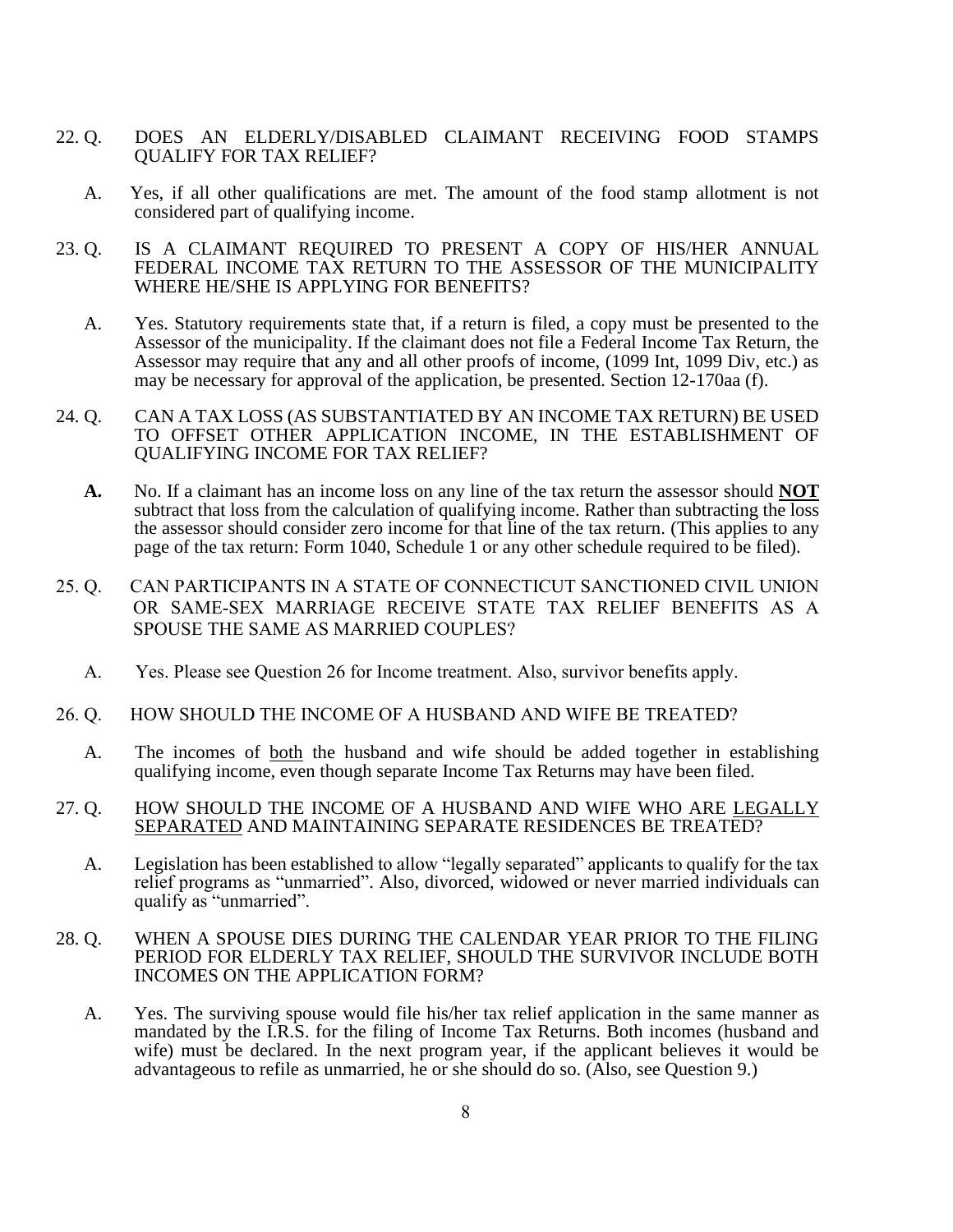- 29. Q. IS THE ESTATE OF A HOMEOWNER WHO HAS DIED PRIOR TO THE FILING PERIOD ELIGIBLE TO APPLY FOR THIS PROGRAM?
	- A. No. The applicant must be alive at the time of filing the application (between February  $1<sup>st</sup>$ and May  $15<sup>th</sup>$  in order to be eligible for the program.
- 30. Q. WHAT HAPPENS IF AN ELDERLY/DISABLED TAX RELIEF RECIPIENT'S INCOME EXCEEDS THE INCOME LIMITATION FOR ONE YEAR?
	- A. If the **\$38,100** or **\$46,400** income limit is exceeded, the applicant is denied relief for the year.
- 31. Q. WHAT TYPE OF EVIDENCE IS REQUIRED TO DOCUMENT INCOME FROM SOCIAL SECURITY?
	- A. There are 3 options:
		- (1) Form SSA-1099, received annually by February  $1<sup>st</sup>$ . (Applicants can request a copy of their SSA-1099 by creating an account on the social security website at ssa.gov OR they can request a copy by mail).
			- (2) TPQY or a benefit verification letter.
			- (3) Photocopy the recipient's current check, or checks for both spouses, if separately issued. This method is a last resort. The check(s) must be adjusted to reflect the previous year's income. (See Question 32.)
- 32. Q. THE CURRENT YEAR (2022) **DOES** INCLUDE A COST OF LIVING ADJUSTMENT (C.O.L.A.) IN A SOCIAL SECURITY RECIPIENT'S CURRENT CHECK. HOW DO YOU DETERMINE THE PRIOR YEAR'S (2021) INCOME?
	- A. You may calculate the prior year's income as follows:
		- (1) In 2022 applicant receives \$390.00 per month
		- (2) **C.O.L.A. increase for 2022 is 5.9%**
		- $(3)$  1 minus  $.059 = 0.941$
		- (4)  $$390.00 \text{ X } 0.941 = $366.99$ ; use \$367.00

 Net 2021 Social Security income would be \$367.00 per month times 12 months plus Medicare premiums. The Amount of Medicare premium to be added for the year 2021 is \$1,782.00 for unmarried applicants or \$3,564.00 for married/civil union applicants.

# 33. Q. IF A SPOUSE RESIDES AT A CONVALESCENT HOME, ARE THE BENEFITS RECEIVED UNDER TITLE XIX INCLUDED IN QUALIFYING INCOME?

 A. No. These benefits are not counted because the State will be reimbursed for its expenses by filing a lien on the property. Eventually, title to the property will transfer to the State. If title transfers in increments, a proration (Form M-35G) must be issued to reflect each transfer. (See Question 20, Answer - Part 8, this addresses married Homeowners only. It does not apply to unmarried owners).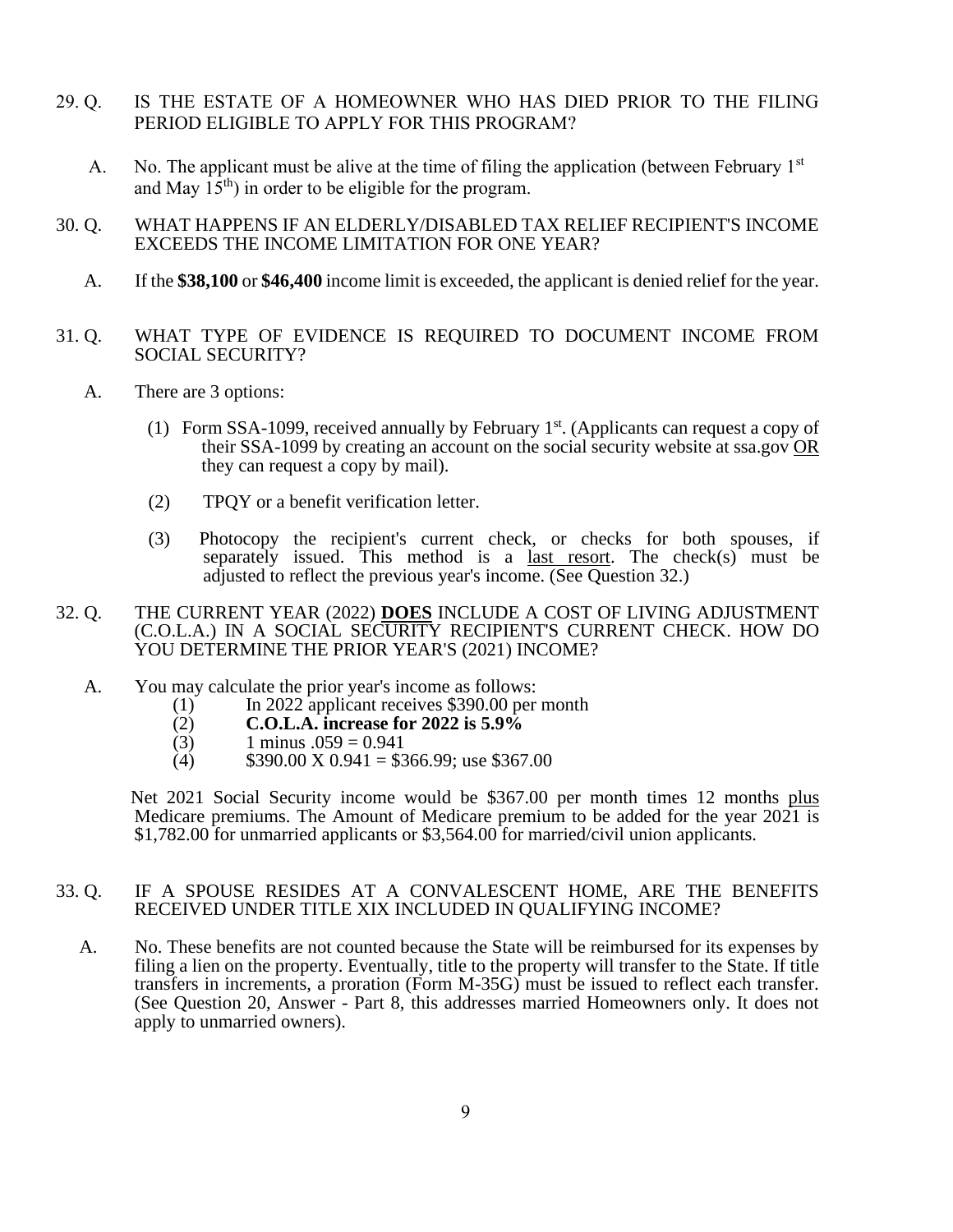# 34. Q. HOW IS INCOME FROM RENTAL REAL ESTATE CONSIDERED ON THE HOMEOWNERS APPLICATION?

- A. If a homeowner claims rental income on line 8 of 2021 Form 1040 and line 5 of 2021 Schedule 1 you should require that the homeowner also submit a Schedule E to support the amount of rental income. On Schedule E you should remove 'Depreciation' from the list of expenses and then recalculate the net real estate income without depreciation. This will, in turn, affect the total income on Form 1040, for purposes of this program, and the 'Qualifying Income' on the application.
- 35. Q. HOW DOES A NET OPERATING LOSS (NOL) CARRYOVER FROM A PREVIOUS YEAR AFFECT AN APPLICANTS QUALIFYING INCOME?
	- A. A NOL carryover from a previous year does not affect the applicant's current year "qualifying income". The NOL carryover should be considered as zero on Schedule 1 of Form 1040 and the applicant's total income should be recalculated for purposes of this program.
- 36. Q. HOW DOES A CAPITAL LOSS CARRYOVER FROM A PREVIOUS YEAR AFFECT AN APPLICANTS QUALIFYING INCOME?
	- A. A capital loss carryover from a previous year does not affect the applicant's current year "qualifying income". The capital loss carryover should be considered as zero on Schedule D of the applicant's tax return and the applicant's total income should be recalculated for purposes of this program.
- 37. Q. IF A HOMEOWNERS SSA-1099 INCLUDES INCOME PAID FOR PREVIOUS YEARS WHAT AMOUNT IS CONSIDERED INCOME FOR THE PROGRAM?
	- A. The amount shown in Box 5 of the SSA-1099 should be considered "qualifying income" for the program. "Qualifying income" includes all income received during the application year, including any amount paid for a previous year.

# **PROPERTY ON WHICH TAX CREDITS MAY BE APPLIED:**

- 38. Q. WHAT QUALIFIES AS PROPERTY ON WHICH BENEFITS MAY BE GIVEN?
	- A. Whatever is located on the **"standard building lot"** is **acceptable**; **"excess acreage" is not included.** The definition also includes mobile homes, life care facilities, modular homes, condominiums, and dwellings on leased land. **Mobile home owners have the option of filing as renters (Section 12-170d) OR as homeowners (Section 12-170aa), but NOT BOTH.** For owners of mobile homes who elect to apply as homeowners, one of two property tax situations will apply. If the claimant owns both the mobile home and the land beneath it, the credit is calculated on both land and dwelling. If the claimant owns the mobile home but leases the land, the credit is calculated on the dwelling only.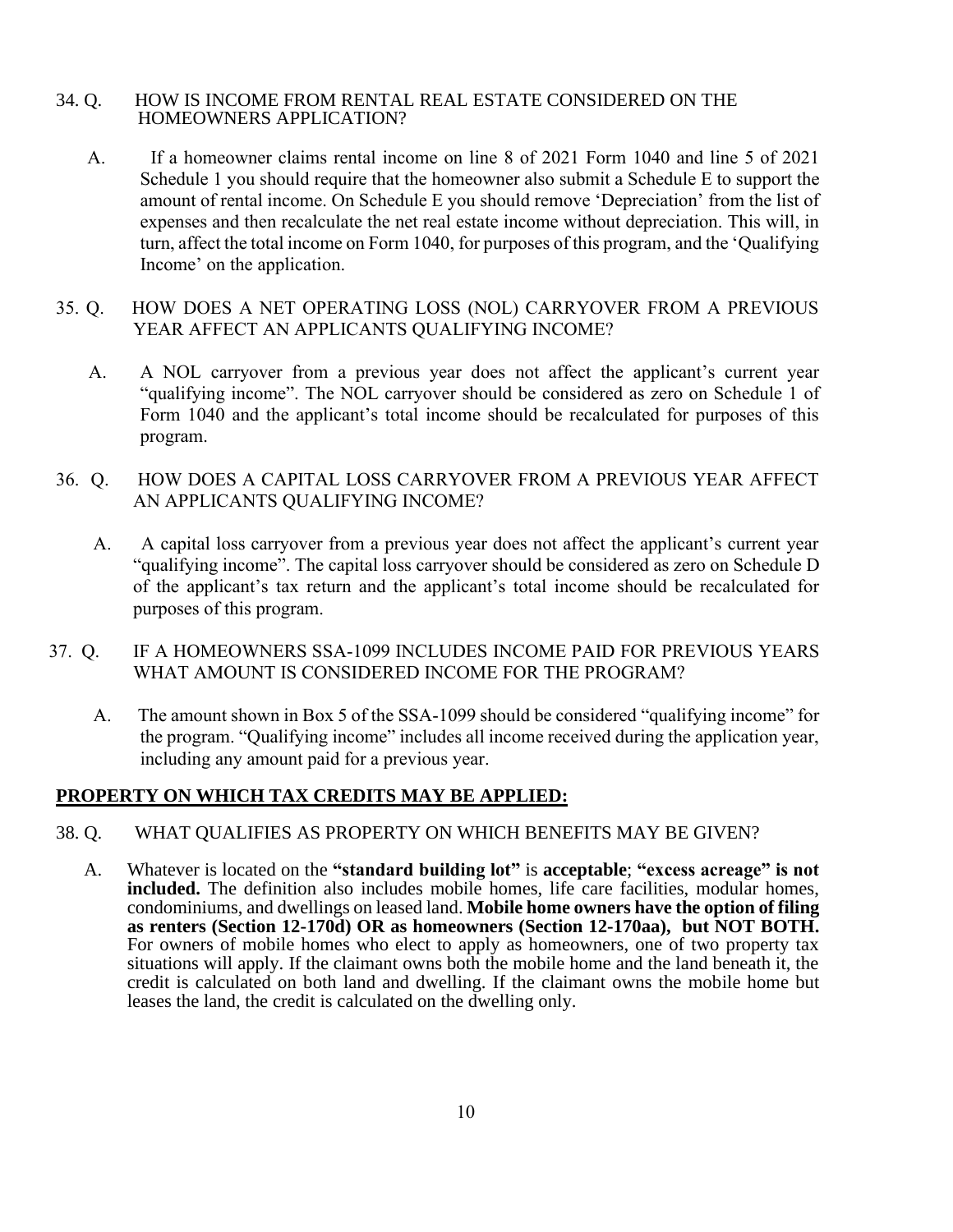# 39. Q. CAN A TAXPAYER RECEIVE A TAX CREDIT ON ALL REAL PROPERTY (FOR EXAMPLE: EXCESS ACREAGE IF CONTIGUOUS?)

- A. No. The claimant is entitled only to tax relief based on actual taxes assessed on the dwelling/buildings on the "standard building lot" where he/she resides. The "law of curtilage" applies. Curtilage is defined as a yard, courtyard or other piece of ground included within a fence surrounding a dwelling. The Office of Policy and Management will recalculate tax credits due any claimant, should an audit reveal an assessment amount listed under what used to be Category 1-2 (excess acreage) on the old Grand List Abstract.
- 40. Q. DOES AN ELDERLY CLAIMANT WHO OWNS A BUILDING WITH MORE THAN FOUR UNITS QUALIFY FOR TAX RELIEF?
	- A. Yes. An Attorney General's opinion ruled that the State could not withhold benefits from otherwise qualified elderly persons who own and reside in multi-unit dwellings of four or more units.

# **PARTIAL INTEREST, LIFE ESTATES AND TRUSTS:**

- 41. Q. IF PROPERTY IS HELD IN TRUST FOR AN ELDERLY PERSON, CAN HE/SHE QUALIFY FOR ELDERLY TAX RELIEF, PURSUANT TO SECTION 12-170aa?
	- A. Yes, in certain situations tax relief may be granted. The main criteria for tax relief still apply, i.e., residency, income, responsibility for property tax payment, etc. Trust agreements must be reviewed on an individual basis by the Town Attorney, in order to determine that the trust agreement is in conformance with the provisions of Section 12-48, before the Assessor can certify a claim for elderly tax relief. Per Public Act 19-66 the primary ingredient of the trust agreement is that the owner and such owner's spouse are the grantor and beneficiary of the trust.
- 42. Q. IN A LIFE TENANCY SITUATION UNDER SECTION 12-48, IS A LIFE TENANT ENTITLED TO TAX RELIEF UNDER THIS PROGRAM?
	- A. Yes, the claimant is entitled to a tax relief benefit, if he/she retains life tenancy (a.k.a. life use) in the property, as long as he/she is responsible for the property taxes and meets all other owner program requirements.
- 43. Q IN A LIFE USE/LIFE TENANCY SITUATION MUST THE DOCUMENTS GRANTING LIFE USE/LIFE TENANCY BE FILED ON THE TOWN LAND RECORDS?
	- A. Yes. CT is a recording state, therefore, any documents granting life use/life tenancy must be filed on the land records in order to be recognized for this program.
- 44. Q. HOW ARE TAX CREDITS HANDLED IF A PERSON SHARES OWNERSHIP OF PROPERTY WITH ANYONE OTHER THAN HIS/HER SPOUSE?
	- A. Two or more persons owning real property may be eligible for tax relief. Each shall have to apply and qualify separately and the credit will be apportioned according to the amount of ownership interest. Exemptions are to be assigned to the person who is entitled to them.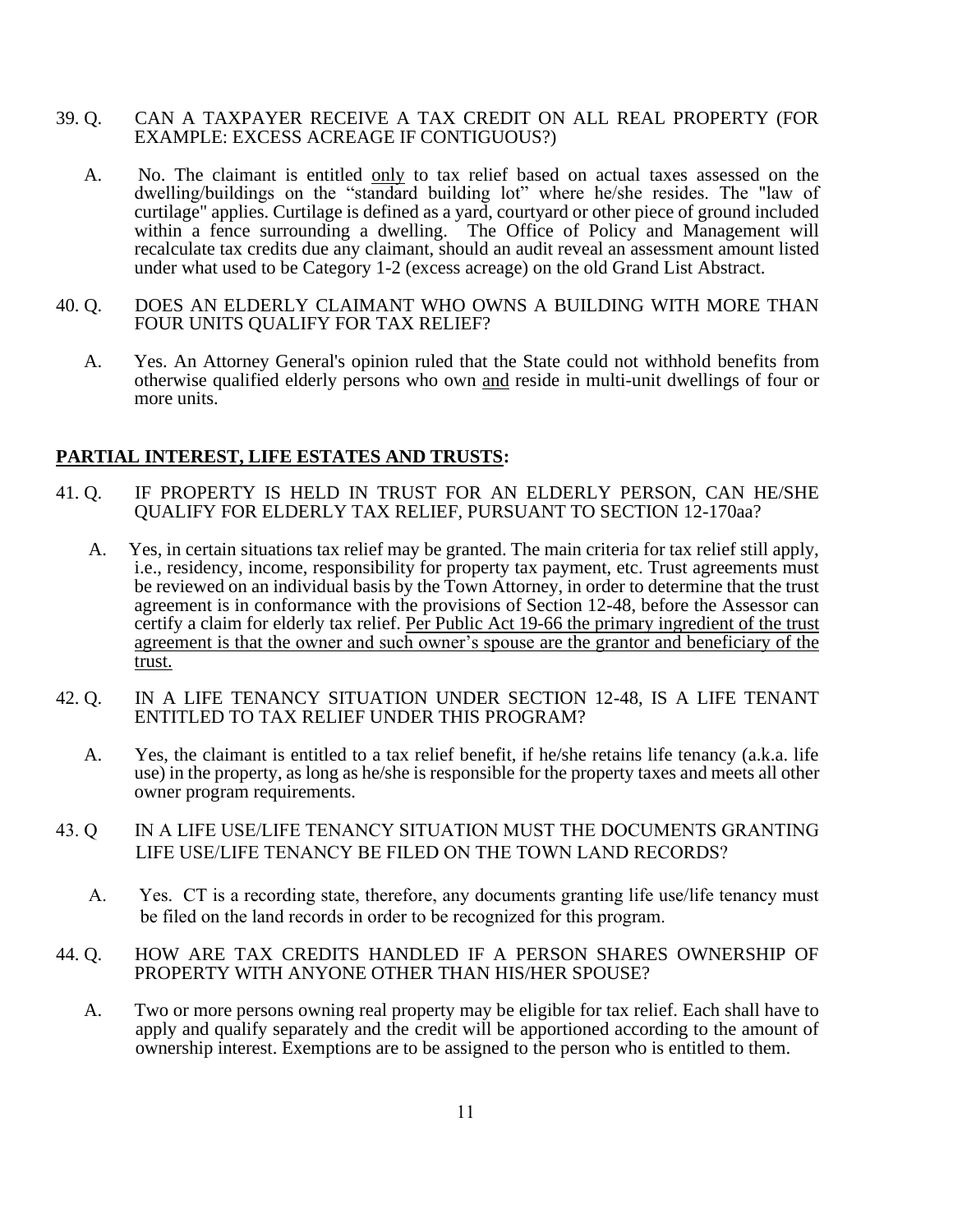# 45. Q. IS AN "INHERITOR" ELIGIBLE FOR TAX RELIEF WHEN THE PROPERTY IS IN AN UNSETTLED ESTATE, HOW IS THAT HANDLED?

 A. In general, YES, if all eligibility requirements are met, but see Connecticut General Statutes Section 12-170i for additional requirements.

# **COMPUTATION OF TAX CREDITS:**

- 46. Q. IS THE ASSESSOR RESPONSIBLE FOR COMPUTING BENEFITS DUE?
	- A. Yes, but subject to audit by the Office of Policy and Management.
- 47. Q. HOW SHOULD THE TAX CREDIT BE COMPUTED IF THE CLAIMANT OWNS LESS THAN 100% INTEREST IN THE SUBJECT PROPERTY?
	- A. FIRST, and most important, the full qualifying \* "Property Gross Assessment" MUST be put on the application. SECONDLY, the ownership percentage (item 10), MUST be some amount Less than 100%. When this percentage is then applied to the qualifying "Property Gross Assessment" it results in the correct "Applicant's Gross Assessment". **REMEMBER**, the actual ownership percentage affects the maximum credit allowed, which is why it is critically important that 100% NOT BE USED when an applicant owns less than all of the property. Also, be sure to assign exemptions to the person who merits them.

\*Qualifying means: The local, standard building lot including the residence and other buildings there on and does not include excess acreage.

**EXAMPLE:** John, Mary and Bridget Kelly, who are elderly unmarried siblings, own a three family house. The property tax bill based on the 2020 Grand List is \$2,541. John Kelly's income for 2021 is \$25,900; Mary's income is \$20,200 and Bridget's income is \$13,100. Each of them file an application for tax relief. The maximum credit each could receive is determined as follows:

 For John, maximum credit of \$500.00 divided by 3 equals \$166.66. For Mary, maximum credit of \$750.00 divided by 3 equals \$250.00. For Bridget, maximum credit of \$1,000.00 divided by 3 equals \$333.33. Each could receive the adjusted maximum credit (adjusted by the ownership %).

# 48. Q. HOW SHOULD THE TAX CREDIT BE COMPUTED IF THE MUNICIPALITY OFFERS A LOCAL OPTION FREEZE PROGRAM?

A. If a municipality offers a local option freeze program the frozen tax should be used to calculate the state tax credit. The frozen tax should be entered in line 13a of the application and multiplied by the allowable table percentage on line 14 of the application to calculate the state tax credit.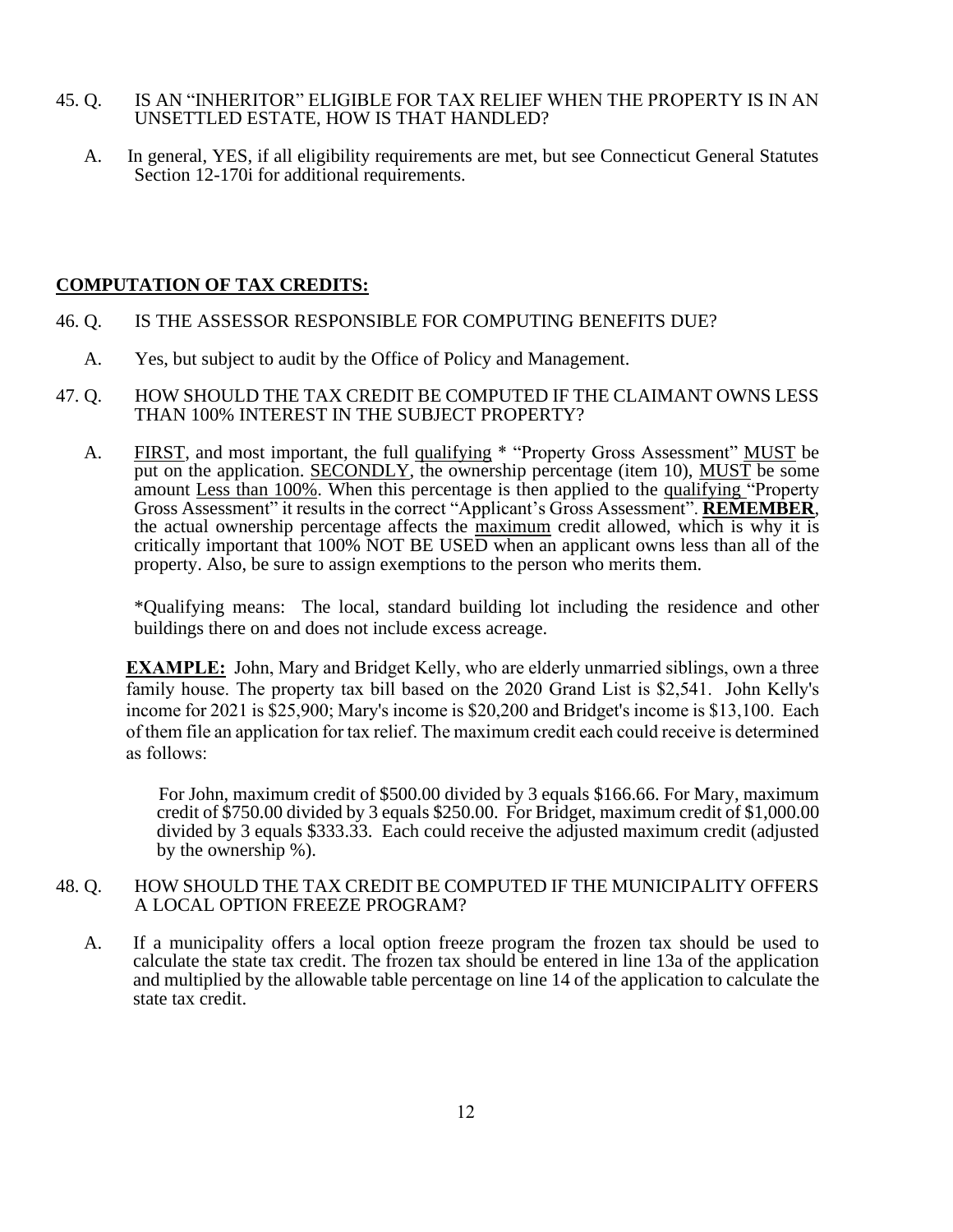# 49. Q. IS THERE ANY REASON WHY A QUALIFIED OWNER WOULD RECEIVE LESS THAN THE APPROPRIATE MINIMUM BENEFIT?

- A. Yes, but only if the taxes due are less than the minimum. In that case the minimum would be reduced to the amount of taxes due. In all other cases, **at least** the minimum credit would be given.
- 50. Q. HOW IS THE TAX CREDIT CALCULATED IF THE CLAIMANT HAS PURCHASED THE HOME DURING THE CALENDAR YEAR?
	- A. If the ownership appears on the October  $1<sup>st</sup>$  Grand List of the program year, and all other conditions and requirements are met, he/she is eligible for tax relief. Otherwise, the claimant must wait until the next program year to become eligible.
- 51. Q. WHAT IF AN APPLICANTS PROPERTY IS SPLIT BETWEEN TWO TOWNS?
	- A. The applicant can apply for tax relief in both towns. The assessment should be adjusted based on the property split. HOWEVER, the combined tax credit for the two towns cannot equal more than the maximum credit allowable, based on income. This may require that the assessors from both towns discuss the situation and each make appropriate adjustments.

# **MISCELLANEOUS:**

- 52. Q. WHAT ARE "SPECIAL ASSESSMENTS" AND ARE THEY INCLUDED WITH PROPERTY TAXES FOR REIMBURSEMENT FROM THE STATE?
	- A. Examples of special assessments are sewer, sidewalk, fire district, special improvements districts, and similar "user" assessments. Special assessments are **not** normally reimbursed by the State. Only actual real property taxes, excluding interest and lien fees, are the basis for reimbursement.
- 53. Q. IN COMPUTING TAX CREDITS UNDER THE OWNERS' PROGRAM, SHOULD THE ASSESSOR INCLUDE THE TAXES ASSESSED AGAINST CITIES AND BOROUGHS?
	- A. The property taxes of towns, consolidated towns and cities, and consolidated towns and boroughs, are to be included under the Owners' program. The crediting of property taxes of cities and boroughs not consolidated with towns must be handled on an individual town basis. Assessors involved with these municipalities should contact the Office of Policy and Management for the proper procedure.
- 54. Q. WHAT RECOURSE DOES A TAXPAYER HAVE IF HE/SHE IS DENIED TAX RELIEF BY THE ASSESSOR, OR IF HE/SHE DOES NOT AGREE WITH THE AMOUNT OF THE CREDIT COMPUTED BY THE ASSESSOR?
	- A. Section 12-170cc allows for an appeal to be submitted by the claimant, in writing, within thirty (30) business days of date of notification of denial, or notification of a change in tax credit. Said appeal must be made to the Secretary of the Office of Policy and Management. The Secretary has thirty (30) business days in which to grant or deny the claimant's appeal, and must notify the claimant of his/her decision regarding the appeal. If the appeal is denied, the claimant then has the right to request, in writing, a hearing before the Secretary.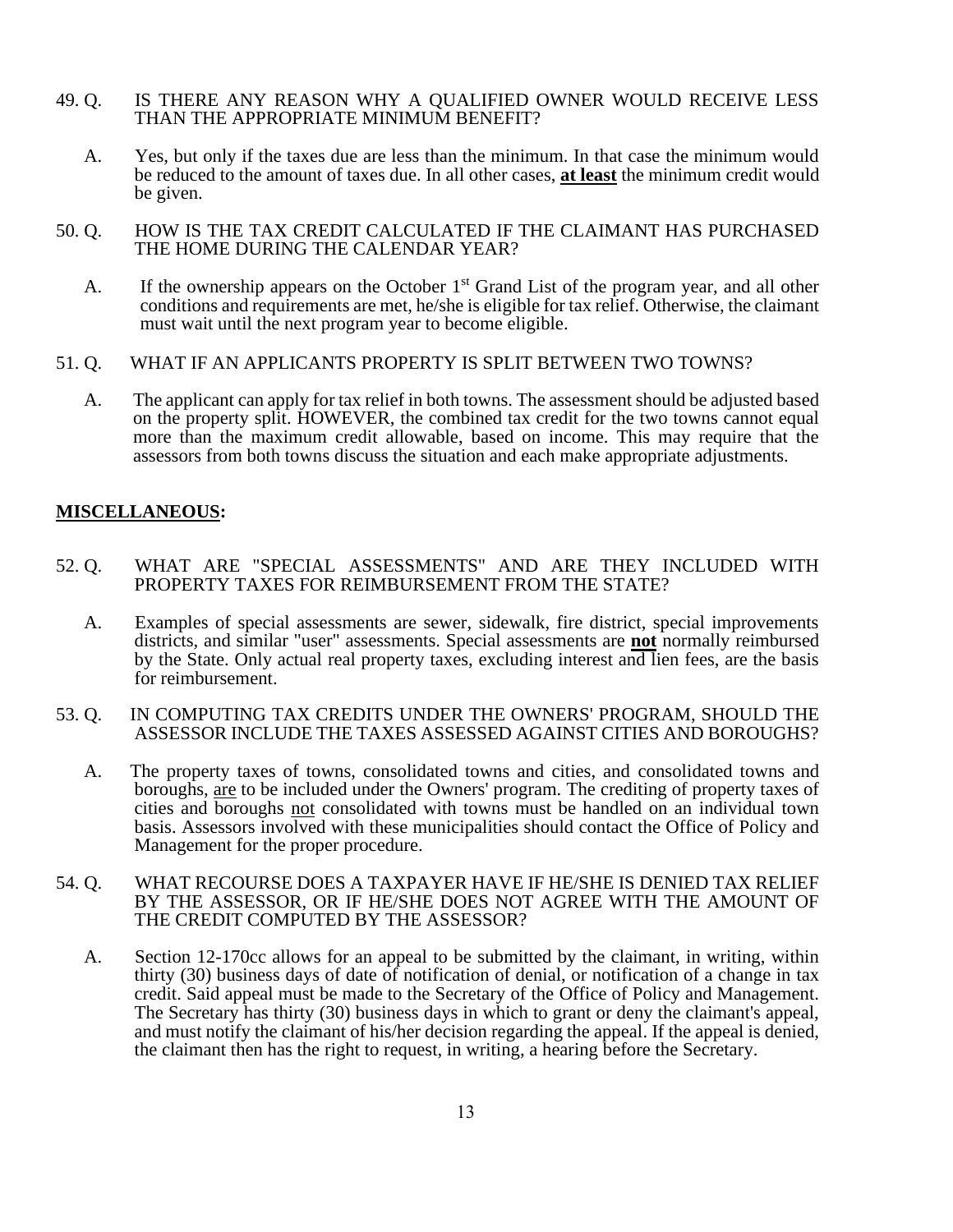- 55. Q. WHAT EXEMPTIONS ARE TO BE DEDUCTED FROM THE GROSS ASSESSMENT? (LINE 11, Form M-35H.)
	- A. Blind, Sec. 12-81(17) Veterans, Sec. 12-81(19-26) Totally Disabled, Sec. 12-81(55) Additional Veterans, Sec. 12-81g Local options

# **FILING OF CLAIMS FOR REIMBURSEMENT OF OWNERS' TAX LOSS:**

- 56. Q. WHEN MUST THE ASSESSOR AND TAX COLLECTOR FILE A CLAIM FOR TAX REVENUE LOSS SUSTAINED BY HIS/HER TOWN, AS A RESULT OF THE HOMEOWNER PROGRAM?
	- A. Claims that are filed by the Assessor on Form M-35B must be received by the Office of Policy and Management **on or before July 1st of that year**. THE TOTAL DOLLAR AMOUNT AND APPLICATION/RENEWAL COUNT ON THE CLAIM FORM (M-35B) MUST MATCH THE TOTAL DOLLAR AMOUNT AND APPLICATIONS/RENEWALS COUNT LISTED ON THE CONTINUATION SHEETS.
- 57. Q. IF AN ASSESSOR CANNOT SUBMIT HIS/HER OWNERS' REIMBURSEMENT CLAIM (FORM M-35B) ON OR BEFORE JULY 1ST, CAN A WAIVER AND EXTENSION BE GRANTED?
	- A. A penalty waiver can be granted by OPM if a penalty waiver request form, signed by the Assessor and the Chief Executive Officer, requesting the waiver and stating a qualified reason, is received within thirty (30) business days before or after July 1.
- 58. Q. WHAT CONSTITUTES A CLAIM FOR REIMBURSEMENT?
	- A. Separate Forms M-35B for each mill rate, signed by the Assessor and Tax Collector, including the continuation sheets. The continuation sheets (both APPS and NON-APPS) MUST include the following information alphabetically:
		- (1) Name of **CLAIMANT** (Be sure to use applicant's name if L/U, **NOT** the owner's name.)
		- (2) Property address
		- (3) Refile code (E/O is no longer fixed for the duration the taxpayer is a claimant.)
		- (4) Net assessment
		- (5) Normal tax or Frozen Tax (if applicable)
		- (6) Adjusted tax
		- (7) Tax credit
		- (8) Page record count and a page sub-total for the "Tax Credit" amount.
		- (9) Grand total of all records for all pages and a grand total for the "Tax Credit" amount.
		- (10) Page numbers with total applicants per page.

 **NOTE: the Assessor must also send to OPM an electronic file containing all of the application data. Electronic file requirements can be obtained by contacting OPM.**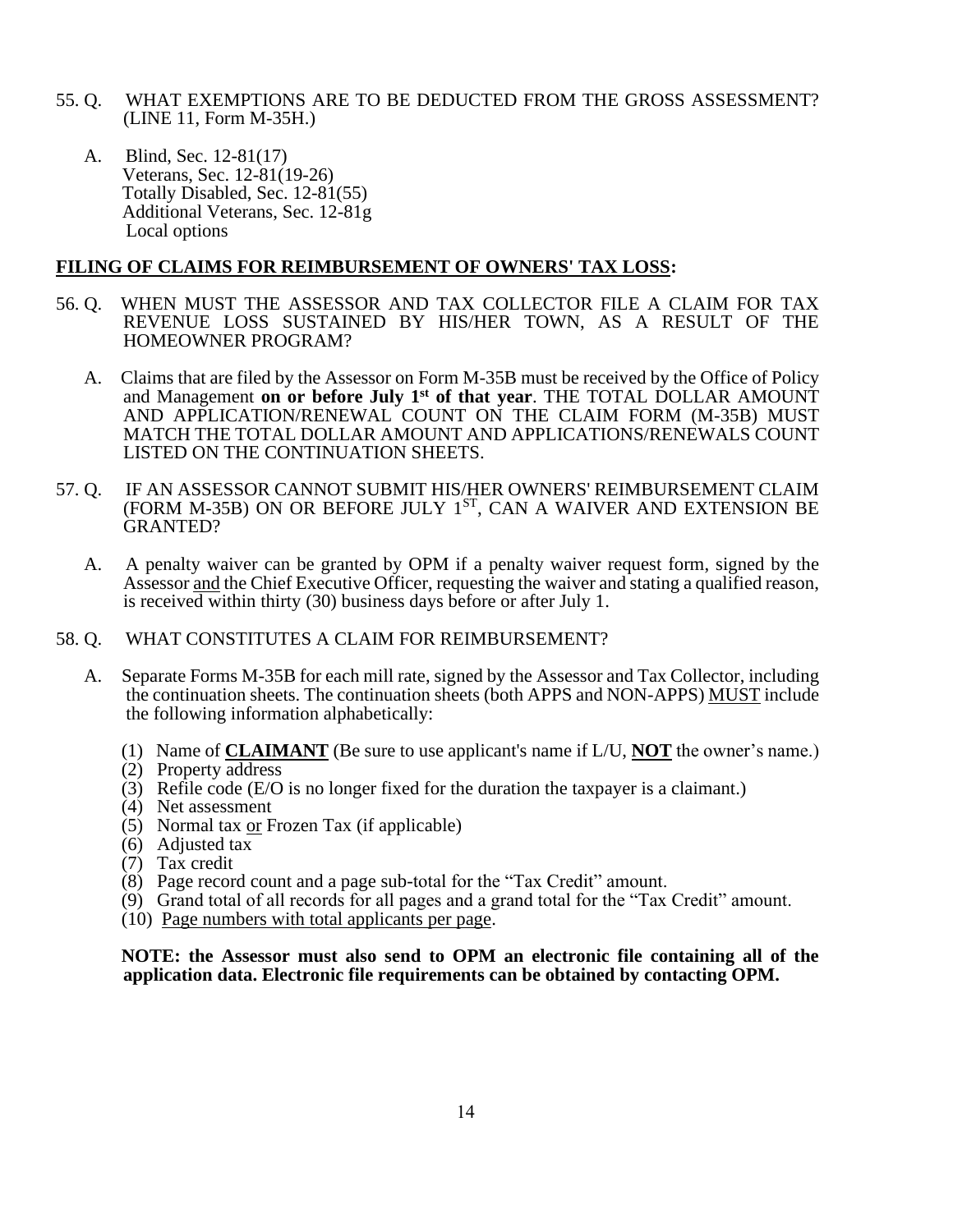- 59. Q. WHAT AMOUNT SHOULD BE REQUESTED FOR REIMBURSEMENT ON THE M-35B IF THE ASSESSOR HAS PRORATED THE BENEFIT DUE UNDER SECTION 12-170aa?
	- A. The Assessor should request reimbursement of the amount of benefit due the claimant as of October 1st. DO NOT REQUEST REIMBURSEMENT IN THE PRO-RATED AMOUNT. The reduction is handled on the Pro-rate Form M-35P.
- 60. Q. WHEN MUST THE ASSESSOR FILE CLAIM FORM M-35P REDUCTIONS TO HOMEOWNERS REIMBURSEMENT.
- A. Claim form M-35P Reductions to Homeowners Reimbursement must be filed on or before October 1<sup>st</sup>.
- 61. Q. WHEN DOES THE STATE REIMBURSE TOWNS AND CITIES UNDER THE OWNERS' PROGRAM?
	- A. Towns are reimbursed by December 31<sup>st</sup> each year, subject to the provisions of Section 12- $170$ aa $(g)$ .
- 62. Q. WHAT IS THE PENALTY TO THE MUNICIPALITY FOR LATE AND/OR INCOMPLETE FILING?
	- A. Two hundred fifty dollars (\$250.00). (See Question 56)
- 63.Q. WHAT PROOF MUST BE SUBMITTED BY THOSE APPLYING AS TOTALLY DISABLED?
	- A. The proof must indicate that the person was eligible to receive total disability benefits from Social Security for the year for which claim is made. It should include the benefit amount paid. An SSA-1099, a TPQY, a current (within the last 3 years) SSA award letter or a Benefit Verification Letter are acceptable proofs.

 A person applying for the Owners' disability benefit must be under 65 and eligible for Social Security Disability. He/she may apply under another government related disability program if he/she has not been engaged in employment covered by Social Security. Section 12-170aa(b).

# **PRORATION OF HOMEOWNER BENEFITS**:

- 64. Q. WHAT HAPPENS TO THE HOMEOWNER BENEFIT WHEN AN OWNER DISPOSES OF REAL PROPERTY AFTER THE ASSESSMENT DATE?
	- A. The benefit is prorated under Section 12-170aa(i). If the owner sells, assigns or otherwise transfers ownership, after October  $1<sup>st</sup>$ , but prior to the filing period, during a year in which he/she is not required to refile for continued benefits, the tax credit is prorated using the appropriate monthly factor. However, if **total** ownership is transferred after October 1<sup>st</sup>, but prior to the period in which an applicant is required to refile, the credit is removed as of  $\overline{\text{October 1}^{\text{st}}}.$

EXAMPLE 1: Ms. Casey originally filed for a Homeowner benefit for the 1979 Grand List. In keeping with the coding procedure that used to be required, she has been carried on an odd year code since that time. Ms. Casey, therefore, was required to refile for continued benefits, and did so, between February  $1<sup>st</sup>$  and May  $15<sup>th</sup>$  of 2022, in order to maintain her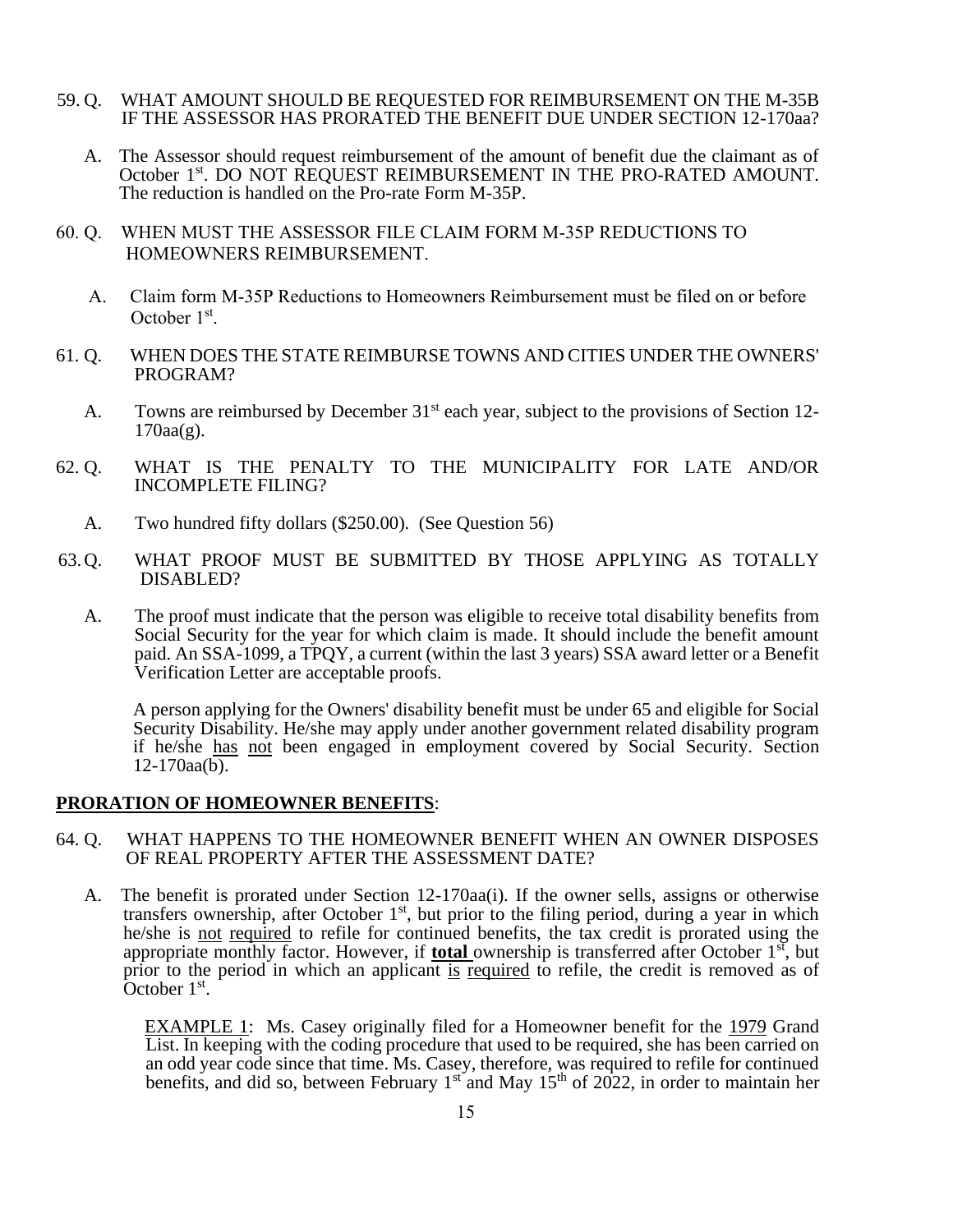tax credit for the 2021 Grand List. She later sells her home on December 21, 2022. Ms. Casey's 2022 Grand List benefit will be prorated, using the appropriate monthly factor for December. As she is not required to refile an application in order to continue receiving a benefit as of the October 1, 2022 Grand List, she retains her tax credit up to the date of the sale.

 EXAMPLE 2: Mr. Jones originally filed for and was granted tax relief for the 1978 Grand List. In keeping with the coding procedure that used to be in place, he has been carried on an even year code since that time. Mr. Jones was required to refile for continued benefits between February 1<sup>st</sup> and May 15<sup>th</sup> of 2021, in order to maintain his tax credit for the 2020 Grand List. If he sold his home on December 21, 2020, Mr. Jones's benefit would be removed as of the October  $1<sup>st</sup>$ , 2020 Grand List date because he no longer owned the property at the time he would have been required to file (Feb. 1 thru May 15, 2021).

#### 65. Q. WHAT PROCEDURE SHOULD BE FOLLOWED IF LESS THAN 100% OWNERSHIP IS TRANSFERRED?

 A. The Assessor should prorate the corresponding benefit percentage. For example, if a claimant transfers ½ interest in his/her property, 50% of the claimant's benefit should be prorated, in accordance with the above outlined procedures.

# 66.Q. WHEN AN ELDERLY CLAIMANT DIES AFTER OCTOBER 1st, IS THE TAX BENEFIT REMOVED?

 A. The benefit is prorated under Section 12-170aa(i), if there is no surviving spouse. If an applicant dies during a year in which he/she is not required to refile, the benefit is prorated from the date of death, using the appropriate monthly factor. The date of death, and not the date the certificate of death is placed on the land records, is the determinant for the monthly factor used. If, however, an applicant dies prior to the filing period in a year in which he/she is required to refile, the benefit is removed as of October  $1<sup>st</sup>$ . The same procedural guidelines for prorations apply, whether a claimant transfers ownership or dies.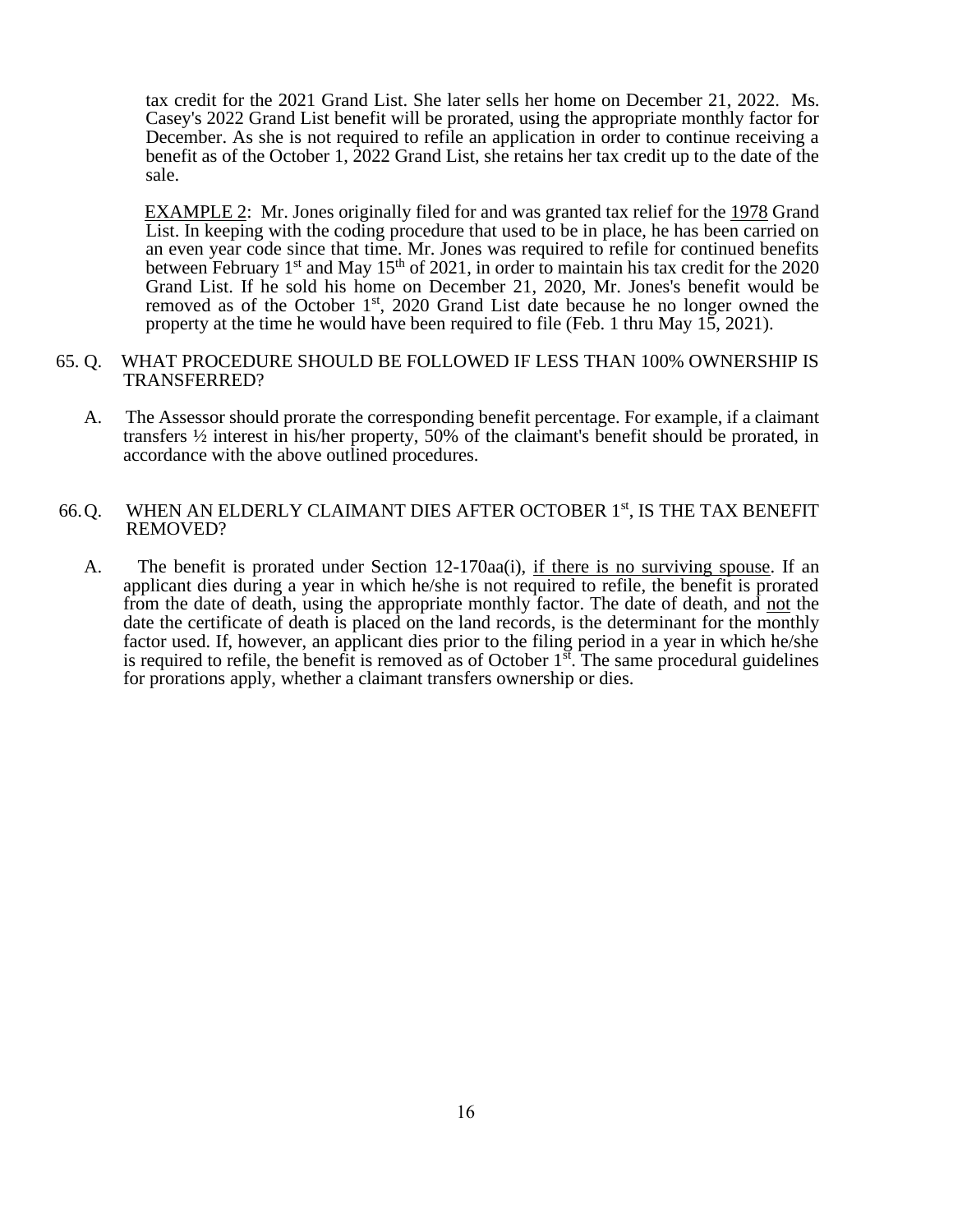# **TOTALLY DISABLED Q&A**

# **BASIC INFORMATION REQUIREMENTS:**

- 1. Q. WHAT BASIC REQUIREMENTS AND CONDITIONS MUST BE MET IN ORDER FOR AN EXEMPTION UNDER THE TOTALLY DISABLED PROGRAM TO BE GRANTED IN THE STATE OF CONNECTICUT?
	- A. The following requirements and conditions must be met:
		- (1) Be a resident of the State of Connecticut;
		- (2) Be eligible, in accordance with applicable federal regulations, to receive permanent total disability benefits under Social Security OR;
		- (3) If never engaged in employment covered by Social Security and therefore not qualified for benefits thereunder but has become qualified for permanent total disability benefits under any federal, state or local government retirement or disability plan, including the Railroad Retirement Act and any government-related teacher's retirement plan, determined by the Secretary of the Office of Policy and Management to contain requirements in respect to qualification for such permanent Total Disability benefits which are comparable to such requirements under Social Security or; all of (3) is true but collects Social Security under parents' Social Security number.
		- (4) If age 65 or over and would be eligible in accordance with applicable federal regulations to receive permanent Total Disability benefits under Social Security or any such federal, state or local government retirement or disability plan as described in (3), except that because such resident is 65 or over is no longer eligible to receive benefits under the disability benefit provisions of Social Security or other plan because payments are made under retirement provisions thereof and;
		- (5) Own property in resident's own name or property belonging to, or held in trust for, his/her spouse, who is domiciled with him/her.

# 2. Q. WHAT CONSTITUTES PROOF OF DISABILITY?

A. 1) A current AWARD letter from the Social Security Administration or, 2) a form SSA- 1099 showing a Medicare deduction or, 3) a current computer generated message from Social Security that states the person is disabled, such as a TPQY or Benefit Verification Letter or, 4) current proof of permanent and total disability from a federal, state, municipal or other government related program deemed comparable by the Secretary of the Office of Policy and Management.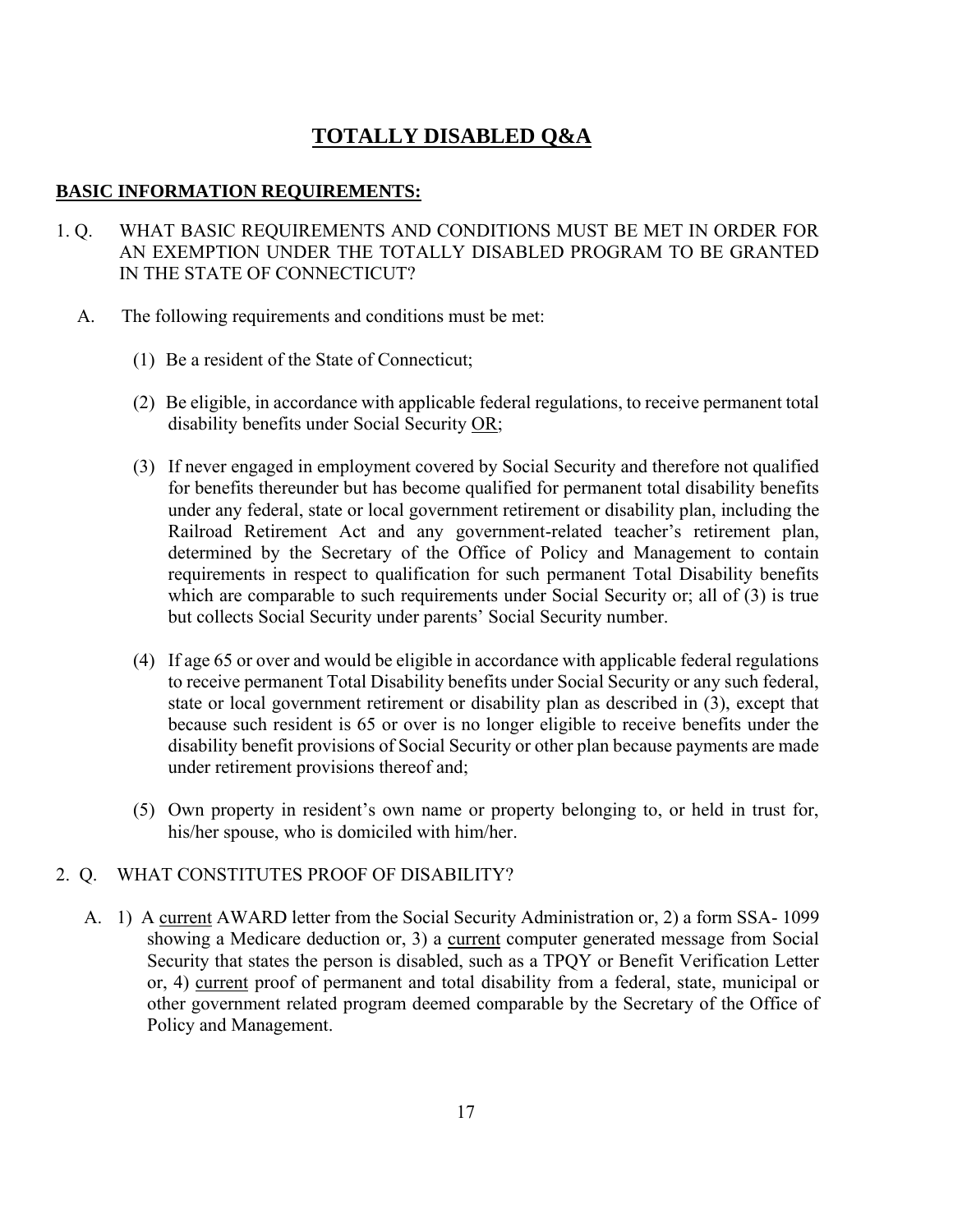# **FILING REQUIREMNTS:**

- 3. Q. HOW DOES AN APPLICANT APPLY FOR THE PROGRAM?
	- A. The applicant must submit an Application for Totally Disabled Program (Form D1) along with copies of the above mentioned proof of disability to the Assessor in the municipality where they own property.
- 4. Q. WHAT BENEFIT DOES AN APPROVED APPLICANT RECEIVE UNDER THE PROGRAM?
	- A. An approved applicant would receive an exemption of up to \$1,000 off of the assessment of their property.
- 5. Q. DOES THE TOTALLY DISABLED EXEMPTION UNDER SECTION 12-81(55) CONTINUE WITH THE SURVIVING SPOUSE WITH WHOM THE APPLICANT WAS DOMICILED?
	- A. No. This exemption ceases upon the death of the totally disabled applicant.
- 6. Q. WHAT IS THE DEADLINE FOR SUBMITTING AN APPLICATION (FORM D1) TO THE ASSESSOR?
	- A. 12-81(55) does not specify a filing date, therefore, a totally disabled person can file an application and provide proof of total disability up to the date the assessor signs the Grand List.

# 7. Q. CAN THE EXEMPTION BE APPLIED TO A SUPPLEMENTAL MOTOR VEHICLE?

 A. Yes, provided that the exemption on property cannot exceed \$1,000 per any single Grand List year through a combination of regular motor vehicle and supplemental motor vehicle.

# 8. Q. HOW SHOULD THE REVENUE LOSS BE CALCULATED WHEN THE EXEMPTION IS APPLIED TO A SUPPLEMENTAL MOTOR VEHICLE?

 A. The assessment on the supplemental motor vehicle should be multiplied by the mill rate applicable to the supplemental list. For example: the assessment on a 2020 supplemental motor vehicle appearing on the 2021 Grand List Totally Disabled claim should be multiplied by the 2020 mill rate (not the 2021 mill rate) to determine the amount of revenue loss.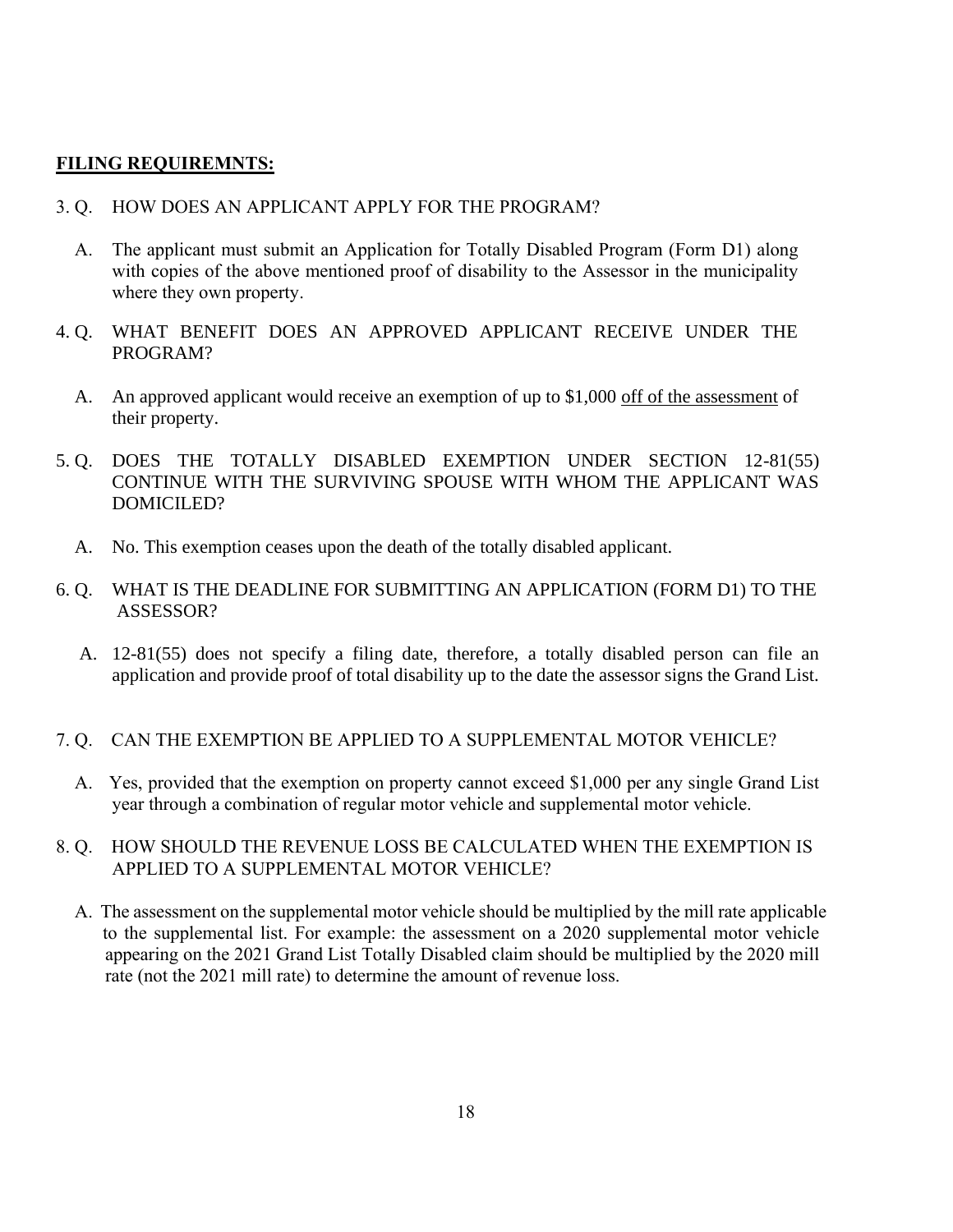# **FILING OF CLAIMS FOR REIMBURSEMENT:**

# 9. Q. HOW SHOULD THE ASSESSOR'S CLAIM FORM M-42B BE SUBMITTED TO THE OFFICE OF POLICY AND MANAGEMENT?

- A. The claim should consist of the following:
	- The M-42B claim form signed by the Tax Collector and Assessor.
	- The continuation sheet M-42bc which indicates the name and address of the qualifying applicant, the amount of the exemption (up to \$1,000), the revenue loss **and an indication as to whether or not the applicant is new.**
	- **If the applicant is new you must include a copy of the OPM Form D-1 and the applicant's proof of disability. This is only required for the initial application year.**
	- If the exemption is being applied to a motor vehicle the continuation sheet should indicate if it is a regular motor vehicle or a supplemental motor vehicle.
	- The M-42B claim form should indicate the number of exemptions being applied to supplemental motor vehicles and should calculate the revenue loss using the correct mill rate.
- 10. Q. WHEN MUST THE ASSESSOR AND TAX COLLECTOR FILE A CLAIM FOR TAX REVENUE LOSS SUSTAINED BY HIS/HER TOWN AS A RESULT OF THE TOTALLY DISABLED PROGRAM?
	- A. Claims must be received by OPM on or before July  $1<sup>st</sup>$ . The total exemption amount and the total revenue loss listed on the claim form must match the exemption amount and revenue loss listed on the continuation sheets.
- 11. Q. IF AN ASSESSOR CANNOT SUBMIT HIS/HER TOTALLY DISABLED REIMBURSEMENT CLAIM ON OR BEFORE JULY 1ST CAN A WAIVER AND EXTENSION BE GRANTED?
	- A. A penalty waiver can be granted by OPM if a letter, signed by the Tax Collector and the Chief Executive Officer, requesting the waiver and stating a reason is received within thirty business days before or after July 1st.
- 12. Q. WHAT IS THE PENALTY TO THE MUNICIPALITY FOR LATE AND/OR INCOMPLETE FILING?
	- A. Per 12-94a the penalty for late and/or incomplete filing is \$250.00.
- 13. Q. WHEN DOES THE STATE REIMBURSE TOWNS AND CITIES UNDER THE TOTALLY DISABLED PROGRAM?
	- A. Per 12-94a towns and cities are reimbursed by December  $31<sup>st</sup>$  each year.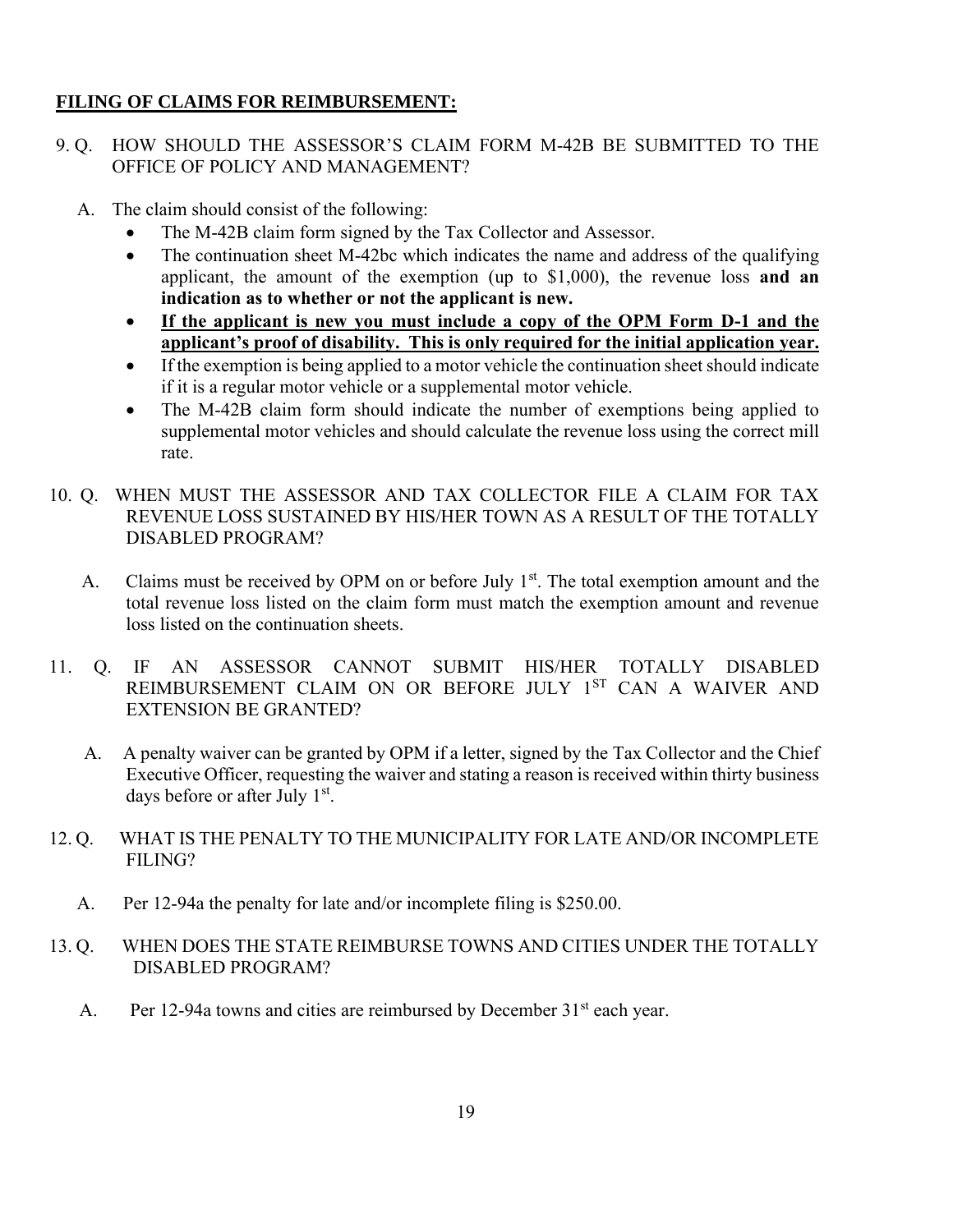# **ADDITIONAL VETERANS Q&A**

# **ELIGIBILITY:**

#### 1. Q. WHO IS ELIGIBLE FOR AN ADDITIONAL VETERAN'S EXEMPTION?

- A. Any person entitled to a veterans exemption in accordance with subdivisions 19 through 26 of CGS Section 12-81 **and** who also meets certain income limits.
- 2. Q. WHAT ARE THE ADDITIONAL VETERAN'S EXEMPTIONS?
	- A. (1) Those who meet the income requirements under 12-81g(a) and who file for an additional exemption receive an additional exemption equal to double the amount of the basic veterans exemption.

(2) Those who do not meet the income requirements under  $12-81g(a)$  shall be entitled to an additional exemption equal to one-half the amount of the basic veterans exemption. The onehalf additional exemption will not be reimbursed by the State.

 (3) Beginning with the 2013 Grand List any municipality may, by vote of its legislative body, increase the additional veterans exemption from double the basic exemption to triple the basic exemption for any veteran entitled to an exemption under  $12-81(20)$  who has a 100% disability rating from the Department of Veterans Affairs and who meets certain income limits established under Public Act 13-224.

# 3. Q. HOW DOES A VETERAN CONTINUE HIS/HER EXEMPTION UNDER THIS PROGRAM?

- A. Additional Veterans exemptions, once filed for and approved by the Assessor, extend for a two year assessment period. After initially being granted the exemption claimants must reapply on a biennial basis.
- 4. Q. WHEN IS THE APPLICANT FILING PERIOD?
	- A. Between February  $1<sup>st</sup>$  and October  $1<sup>st</sup>$  of any given year for the exemption on the Grand List of that October 1st. Applications filed between February 1, 2022 and October 1, 2022 are for the **2022** Grand List. Income reported is for the year **2021**.

# 5. Q. CAN AN APPLICANT REQUEST AN EXTENSION OF TIME TO FILE?

 A. Yes, in the case of illness or incapacitation, as evidenced by a physician's certificate, an applicant may make written application to the assessor for an extension of the application period. Such request shall be made on or prior to the 31<sup>st</sup> day of December next following the deadline for filing an application. The assessor may allow an extension of time not exceeding 30 days within which an application may be filed.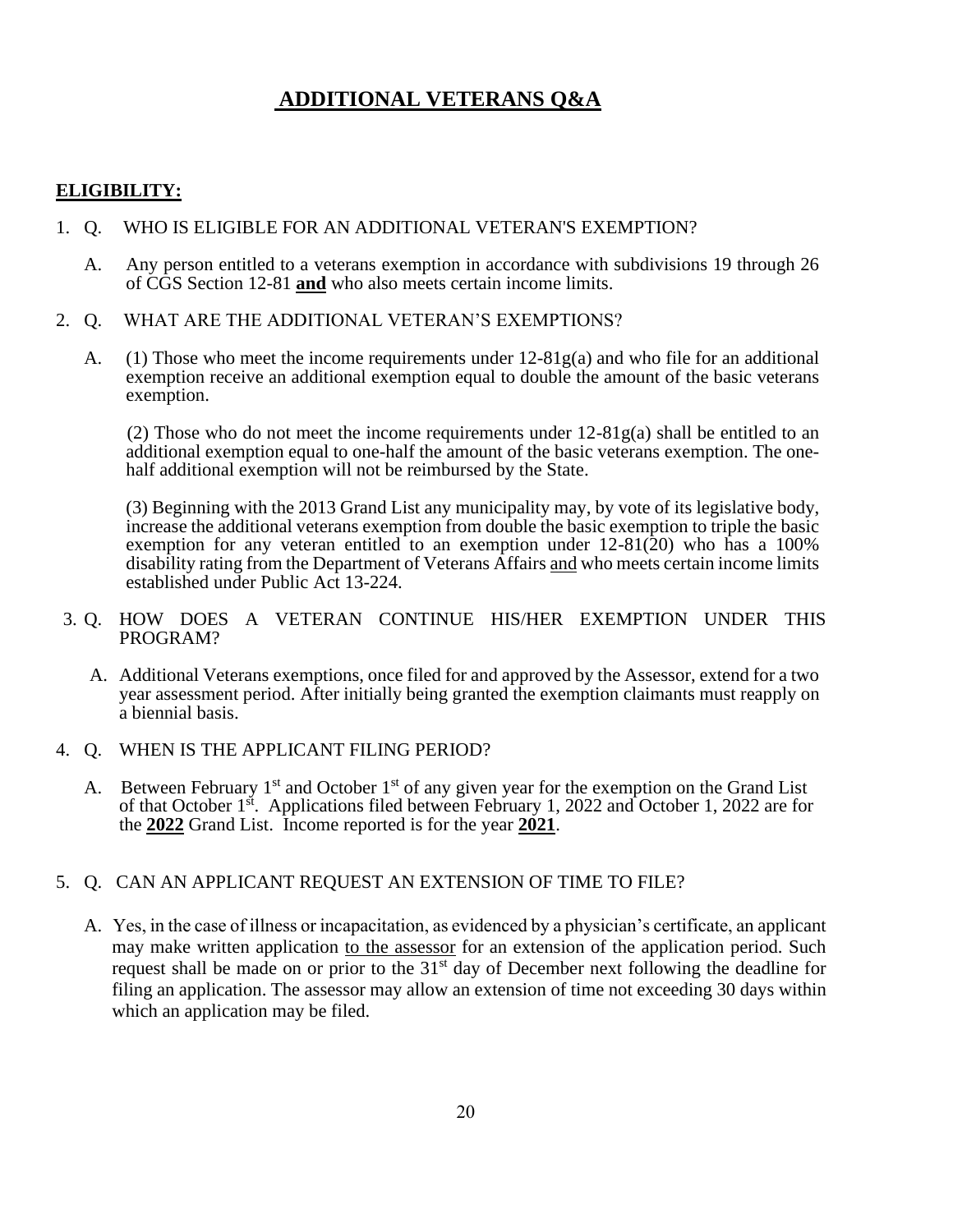# 6. Q. IF A PERSON WHO WOULD BE ELIGIBLE FOR A 200% ADDITIONAL VETERAN'S EXEMPTION FAILS TO FILE WHAT HAPPENS?

A. The veteran will not receive the additional exemption equal to double the amount of the basic exemption for that Grand List year. However, the veteran would still receive an additional exemption equal to one-half the amount of the basic exemption per 12-81g(b).

# 7. Q. CAN THE PERSON FILE FOR THE 200% ADDITIONAL VETERAN'S EXEMPTION IN A LATER YEAR?

- A. Yes.
- 8. Q. IF A PERSON IS ENTITLED TO OTHER EXEMPTIONS, SUCH AS LOCAL OPTION EXEMPTIONS, IN WHAT ORDER MUST THE EXEMPTIONS BE USED?
	- A. 1. State mandated non-reimbursed exemptions
		- 2. Local option exemptions
		- 3. State reimbursed exemptions

# **INCOME:**

# 9. Q. WHAT ARE THE INCOME REQUIREMENTS? (**2021 INCOME)**

A. Unmarried \$38,100.00 Married \$46,400.00 (joint income)

With 100% V.A.-determined disability rating (adjusted gross income only):<br>Unmarried \$18,000.00 Married \$21,000.00 (joint income)  $$21,000.00$  (joint income)

#### 10. Q. WHAT IS CONSIDERED INCOME FOR THE ADDITIONAL VETERANS EXEMPTION?

A. Adjusted gross income as determined for purposes of the federal income tax plus any other income not included in such adjusted gross income, but does not include veterans' disability payments. Qualifying income is the individual's income if unmarried, or both spouses' incomes if the applicant is married.

 Exception - if the applicant has a 100% disability rating as determined by the Department of Veteran's Affairs, adjusted gross income only is considered. Section  $12-81g(a)$ .

# 11. Q. WHAT IS NOT CONSIDERED INCOME?

A. See Question 20 in the Homeowner section of this booklet (excluding item #8)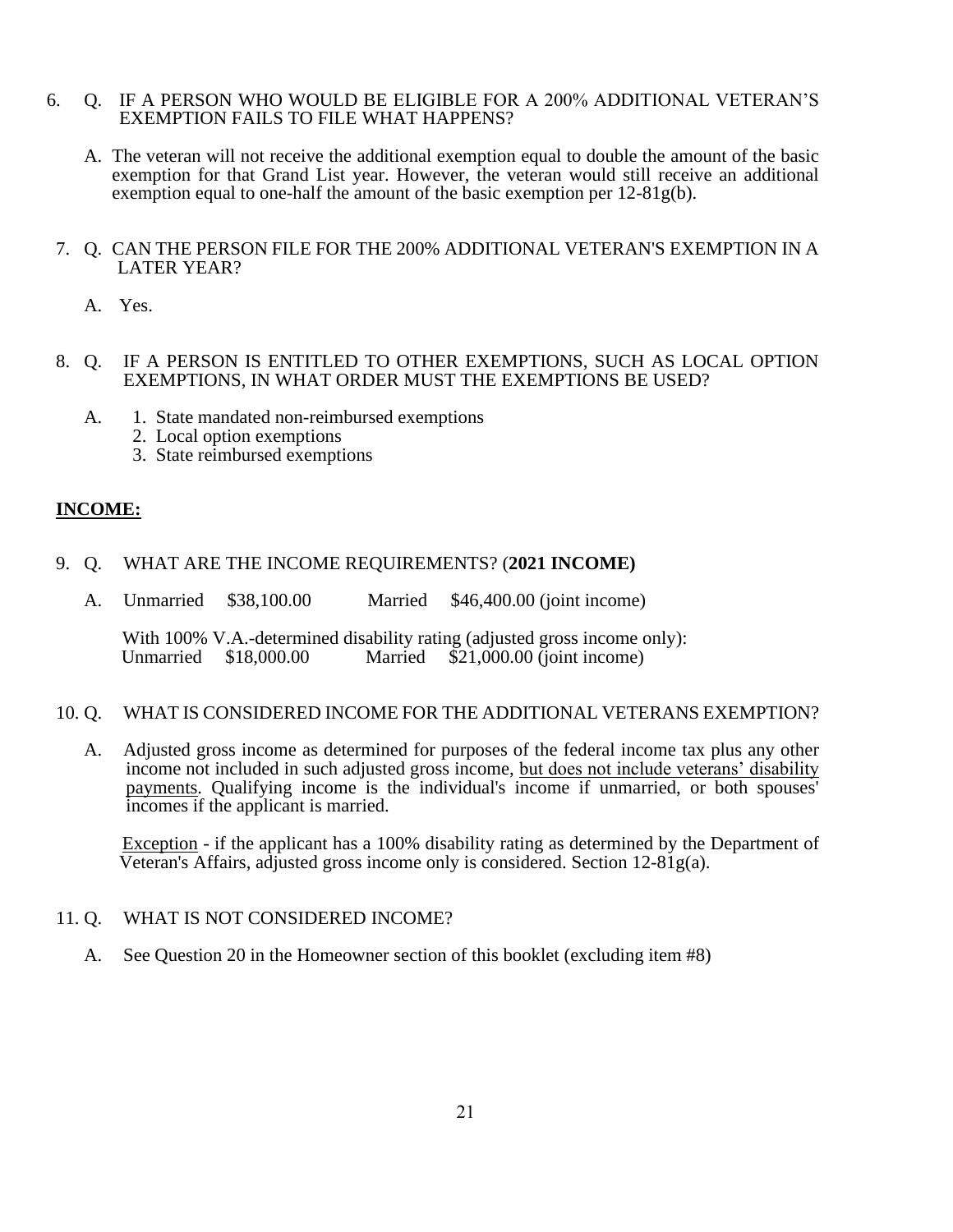- 12. Q. IF AN APPLICANT OR SPOUSE RESIDES AT A CONVALESCENT HOME, ARE THE BENEFITS RECEIVED UNDER TITLE XIX INCLUDED IN QUALIFYING INCOME?
	- A. Yes unlike the homeowners program for this situation the Additional Veterans statutes do not exclude Title 19 benefits from qualifying income. Therefore, all income for both spouses is included as qualifying income under the Additional Veterans program even if one spouse is on Title 19.
- 13. Q. DOES A VETERAN'S DISABILITY PAYMENT COUNT AS INCOME FOR THE ADDITIONAL VETERANS EXEMPTION PROGRAM?
	- A. No. Veteran's disability payments do not count as income for the Additional Veterans Program.

# 14. Q. DOES MONEY RECEIVED UNDER THE GI BILL COUNT AS INCOME FOR THE ADDITIONAL VETERANS PROGRAM?

- A. Any money received specifically for education would not count as income. However, money received for a Basic Housing Allowance does count as income.
- 15. Q. WHEN SHOULD THE APPLICANT BE INFORMED OF ACCEPTANCE OR REJECTION OF HIS CLAIM?
	- A. Not later than 90 days after the assessment date for which an application is submitted, the assessor shall forward a copy of the completed application to the claimant, indicating acceptance or rejection.

# **FILING OF REIMBURSEMENT CLAIM:**

# 16. Q. WHEN SHOULD THE CLAIM AND THE INFORMATION ON THE FILING APPLICANTS BE SUBMITTED TO THE STATE BY THE ASSESSOR?

- A. On or before August 1<sup>st</sup> of the following year; e.g. August 1, 2022 for the 2021 Grand List
- 17. Q. IS IT NECESSARY TO SEND A COPY OF EACH APPLICATION TO O.P.M.?
	- A. Beginning with the 2016 Grand List the assessor is required to submit all application data in an electronic format using the upload feature on the OPM Portal. If the assessor is unable to send application data in an electronic format then the original white copy of the application must be sent to OPM for current year applications only.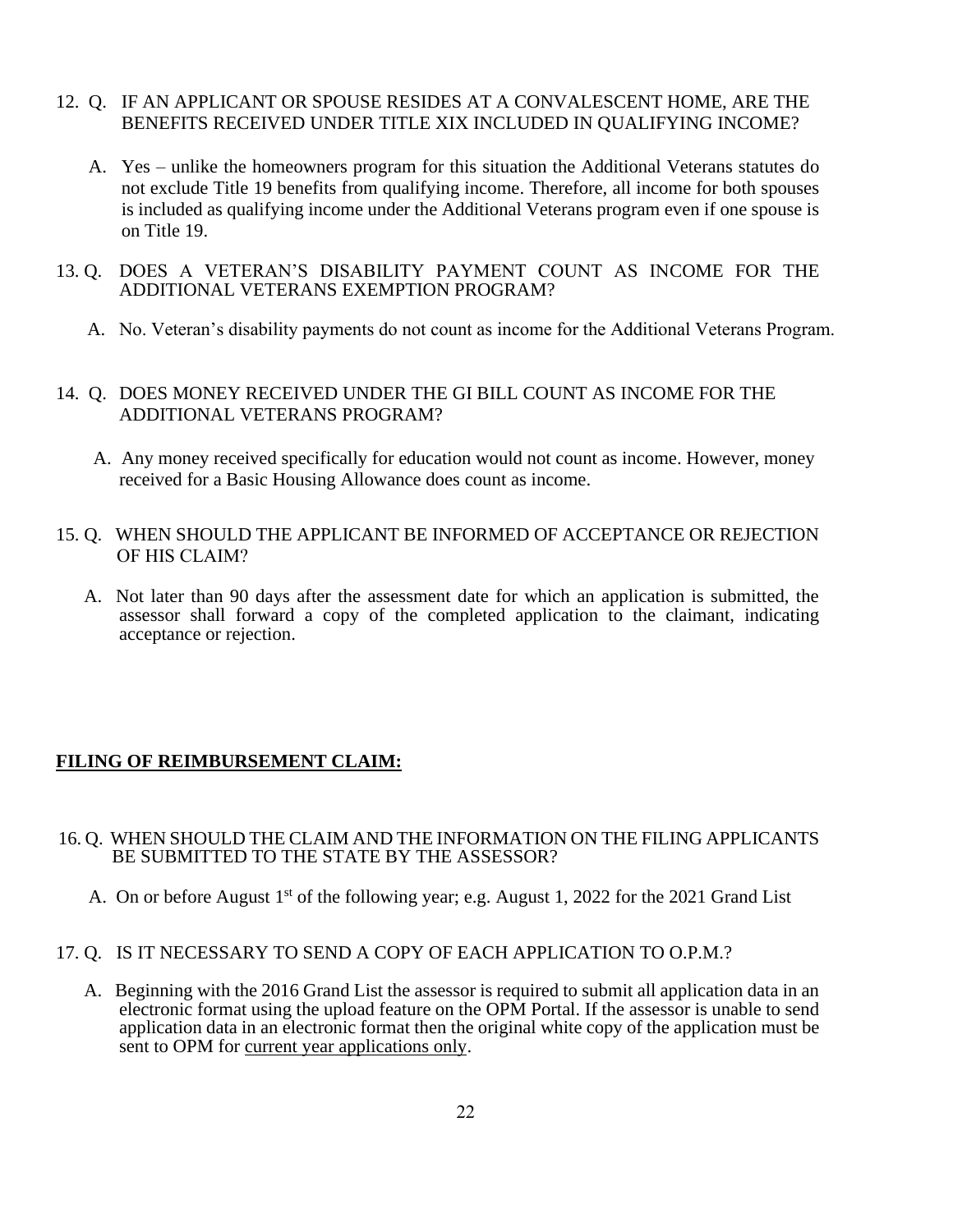- 18. Q. MAY PRINT-OUTS SHOWING THE REQUIRED INFORMATION BE SUBSTITUTED FOR CONTINUATION SHEETS (M-59A-1)?
	- A. Yes. The format must replicate the OPM Continuation Sheet and the print-out must be double spaced.
- 19. Q. WHEN IS THE MUNICIPALITY REIMBURSED?
	- A. By December 31<sup>st</sup> of the year in which the exemption was granted; e.g. 2022 for the 2021 Grand List
- 20. Q. WHAT HAPPENS IF THE REIMBURSEMENT CLAIM IS FILED LATE?
	- A. A penalty of \$250.00 will be levied against the municipality.
- 21. Q. CAN THE PENALTY BE WAIVED?
	- A. Yes, the penalty regulations allow for a waiver under certain conditions. The request for waiver must be made within 30 business days of August  $1<sup>st</sup>$ , and no later than 30 business days after. The request, including valid reasons, must be signed by both the assessor and the chief executive officer.
- 22. Q. WILL THE MUNICIPALITY BE INFORMED OF OPM'S ACCEPTANCE, REJECTION, OR MODIFICATION OF THE CLAIM
	- A. Yes, notification will be sent not later than the following August  $1<sup>st</sup>$ , one year after the filing.
- 23. Q. HOW MAY A MUNICIPALITY APPEAL?
	- A. A written request to the Office of Policy and Management, within 30 days of notification, stating the reason for such appeal.

# **MISCELLANEOUS:**

- 24. Q. IF A PERSON DOES NOT USE HER/HIS ENTIRE VETERAN'S EXEMPTION IN THE TOWN WHERE THE DISCHARGE IS RECORDED, HOW IS THE EXCESS HANDLED?
	- A. If the person owns property in two Connecticut towns, the assessor of the town in which the discharge is filed may send a signed, written affidavit to the assessor of the second town. The affidavit should include the exact dollar amount still due the veteran. This amount should then be granted by the second town. The assessor of the town of residence must apply the exemptions in the order listed in #7. The assessor of the second town does not adjust the exemption caused by a revaluation exemption adjustment. Section 12-62 (g).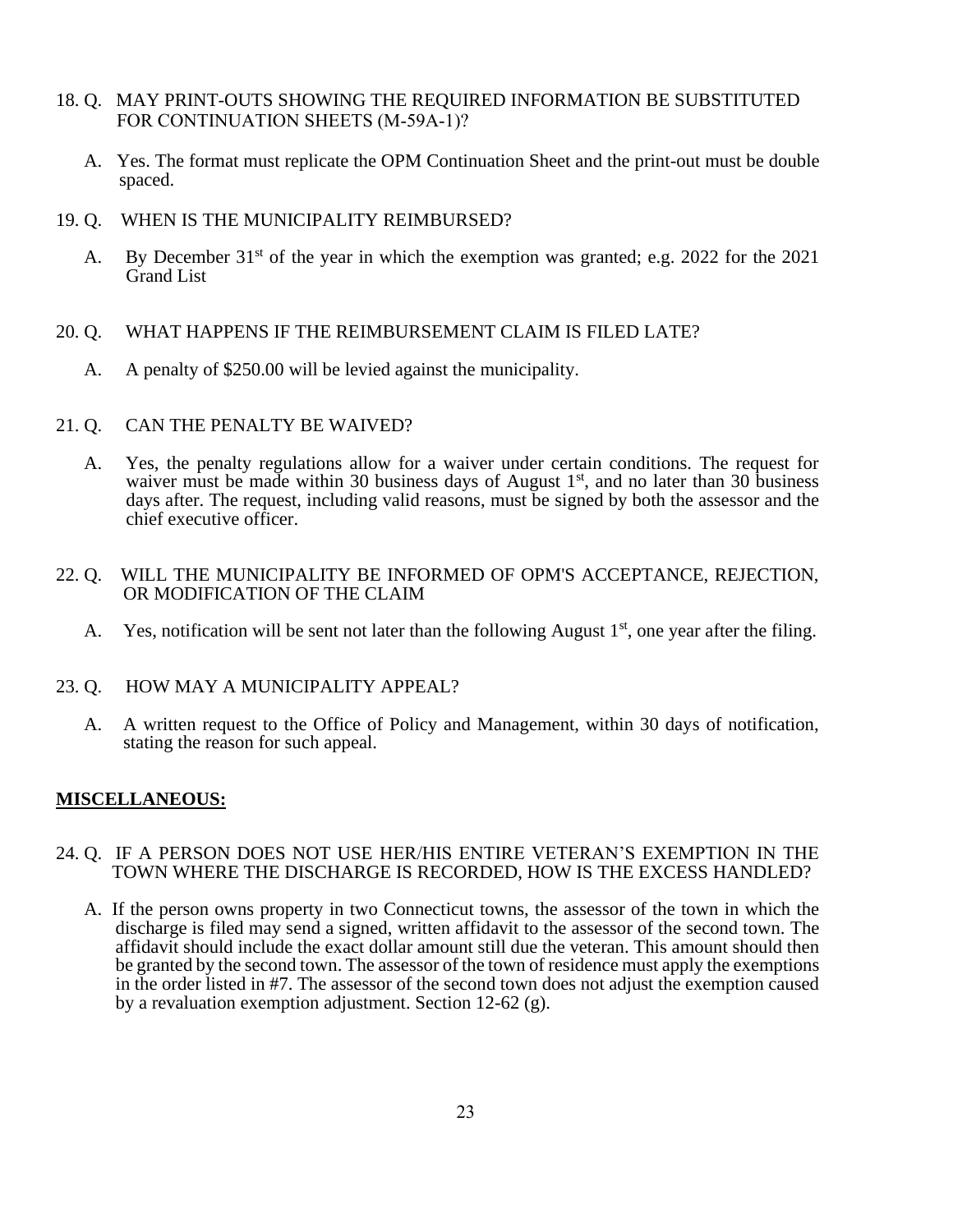# 25. Q. WHO IS ELIGIBLE FOR THE EXEMPTION PROVIDED UNDER 12-81(53)?

 A. The exemption of one motor vehicle can be claimed by any member of the United Stated armed forces. Per CGS Section 27-103 armed forces means the Army, Navy, Marine Corps, Coast Guard and Air Force and any reserve component thereof, including the CT National Guard performing duty as provided in Title 32 of the United States Code.

# 26. Q. IS A MEMBER OF THE ARMED FORCES ELIGIBLE FOR THE EXEMPTION UNDER §12-81(53)(a) REGARDLESS OF THE LOCATION OF HIS OR HER MOTOR VEHICLE?

- A. Yes, as of July 1, 2008, the exemption is available to any member of the United States armed forces regardless of whether the vehicle is garaged inside or outside the state.
- 27. Q. IS A MEMBER OF THE ARMED FORCES WHO IS RECEIVING THE BASIC EXEMPTION ALSO ELIGIBLE TO RECEIVE A MOTOR VEHICLE EXEMPTION?
	- A. Yes, any member of the United States armed forces who has served at least 90 days during a period specified in §27-103, may receive both the basic exemption as well as the exemption of one motor vehicle.
- 28. Q. ARE THERE ANY OTHER MOTOR VEHICLE EXEMPTIONS FOR AN ACTIVE DUTY SERVICE MEMBER?
	- A. Yes. A non-Connecticut resident whose vehicle is garaged in Connecticut due to his military orders, is not entitled to the exemption under Section 12-81(53)(a) but may receive the exemption for the motor vehicle under the Federal Service Members Civil Relief Act of 2003 (50 USC 501, et sq.).
- 29. Q. ARE LEASED CARS ELIGIBLE FOR THE EXEMPTION?
	- A. Yes. The benefit of veterans' and active duty service members' exemptions are applicable to leased motor vehicles, by providing for a refund of taxes paid for such vehicles.
- 30. Q. DO THE PROVISIONS OF 12-81(53)(a) AND 12-93a, AS AMENDED, PROVIDE AN ADDITIONAL EXEMPTION FOR ACTIVE DUTY SERVICE PERSONNEL, VETERANS OR THEIR SURVIVORS?
	- A. No. The amended provisions of 12-81(53)(a) and 12-93a merely extend the type of property to which a claimant receives a benefit based on his or her exemption eligibility. These legislative amendments do not increase the amount of an exemption to which a claimant is entitled.
- 31. Q. IS AN APPLICATION REQUIRED IN ORDER TO RECEIVE THE LEASED MOTOR VEHICLE REFUND?
	- A. Yes. Refer to 12-81(53) and 12-93a(b).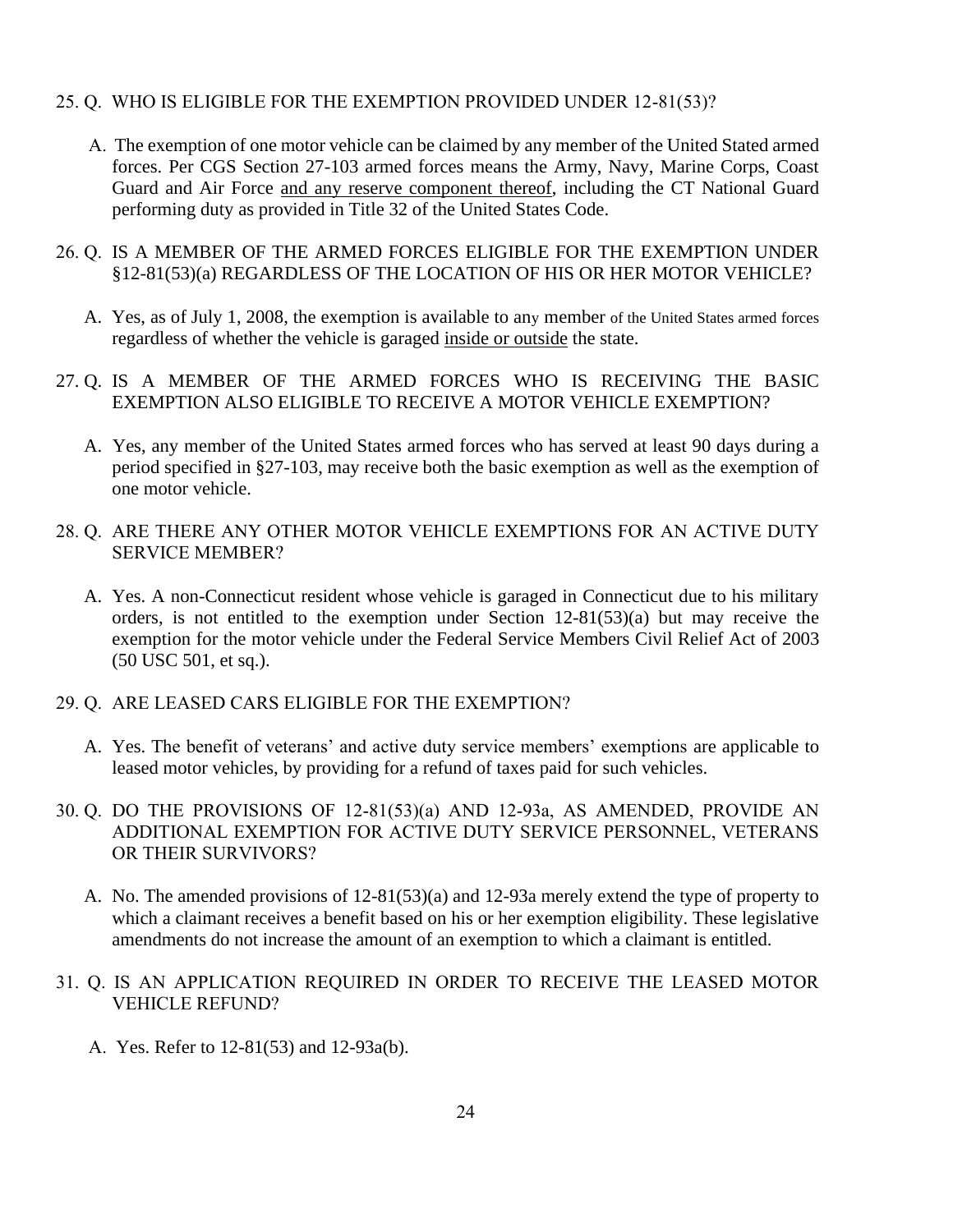- 32. Q. IS A DISABLED VETERAN REQUIRED TO SUBMIT PROOF OF DISABILITY ANNUALLY?
	- A. No. Effective June 30, 2009 (PA 09-176) annual submission of proof of disability is no longer required unless the disability rating changes.
- 33. Q. IS A VETERAN HAVING REACHED THE AGE OF 65 REQUIRED TO PROVIDE ANNUAL PROOF OF HIS VETERAN'S DISABILITY STATUS?
	- A. No. Section 12-83 provides a continuation of a property tax exemption for a disabled veteran who prior to June 29, 1955, had attained the age of 65 and had filed proof of a disability that then qualified him for a property tax exemption.
- 34 Q. UNDER THE EXEMPTION PROVIDED BY 12-81(20), IS THERE AN AUTOMATIC EXEMPTION INCREASE WHEN A DISABLED VETERAN REACHES THE AGE OF 65?
	- A. Yes. Even if the veteran's disability rating is only 10%, his exemption increases to the 100% disability level as of the assessment date following his sixty-fifth birthday.
- 35 Q. UNDER THE EXEMPTION PROVIDED BY 12-81(20) MUST A DISABLED VETERAN HAVE SERVED AT LEAST 90 DAYS DURING A PERIOD OF WAR TO QUALIFY?
	- A. No. The most important distinction between this exemption and that under 12-81(19) is that a disabled veteran does not have to have served at least 90 days during a time of war in order to qualify.
- 36. Q. IS ANY PERSON ELIGIBLE WHO SERVED ANYWHERE AFTER AUGUST 2, 1990?
	- A. Yes. Although reference is made to the Persian Gulf War, service in the Persian Gulf is not required, nor is service in a combat or combat support role.
- 37. Q. IS A PERSON ELIGIBLE FOR THE EXEMPTION IF HE OR SHE MOVES FROM ONE TOWN TO ANOTHER TOWN AND FAILS TO FILE EXEMPTION ELIGIBILITY WITHIN THE TIME PERIOD THAT 12-93 PRESCRIBES?
	- A. Yes. The person is eligible to receive the exemption for one year. The person must provide a certified copy of an honorable discharge or an original copy of such discharge or other acceptable proof of exemption eligibility filed with the town clerk of the new town of residence for any subsequent year. Any person who has established his or her eligibility for an exemption for a particular assessment year is to be issued a certificate of exemption entitlement by the assessor of the municipality in which the person has established such exemption eligibility.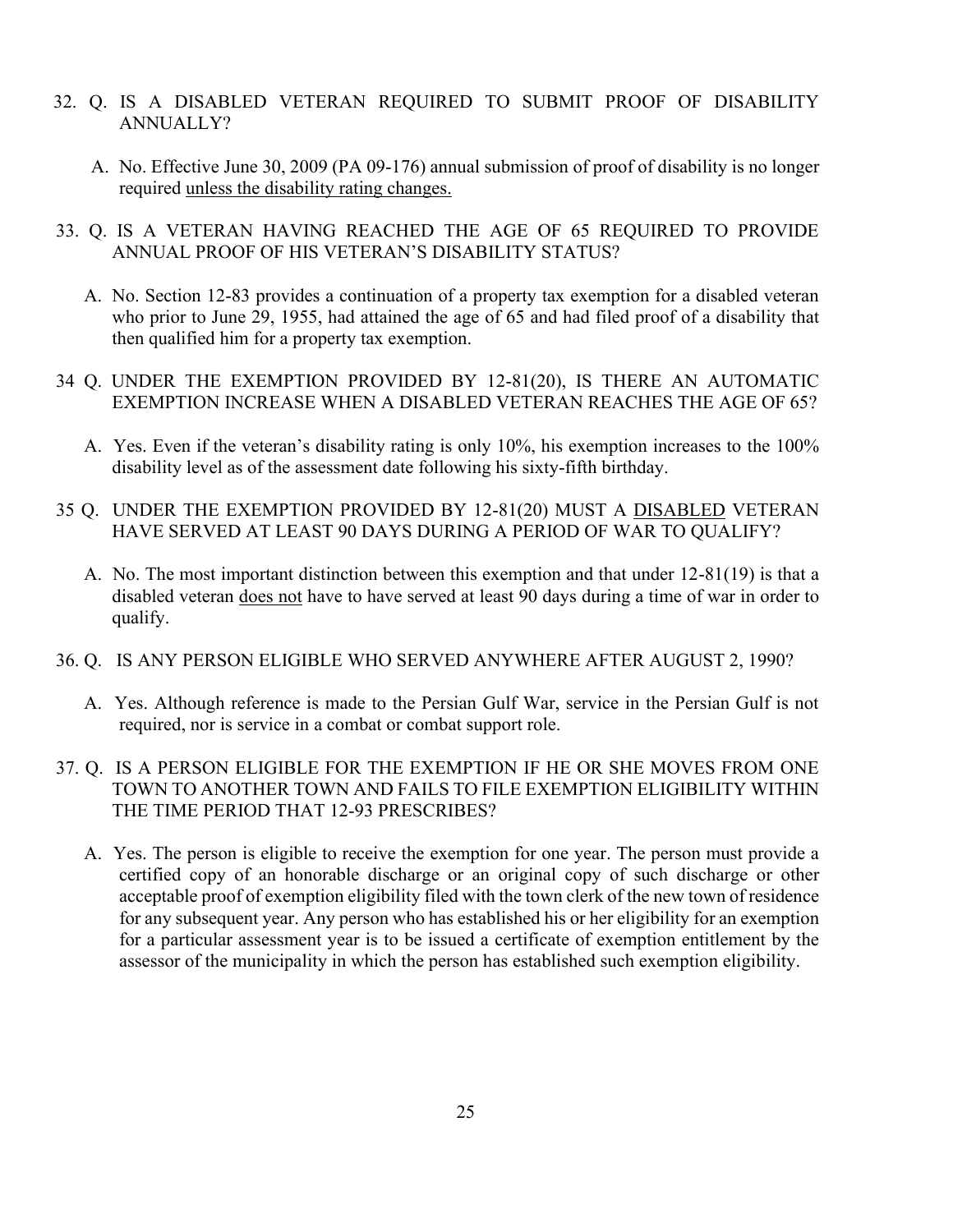- 38. Q. UNDER THE LOCAL OPTION (12-81f) ADDITIONAL VETERAN'S EXEMPTION PROGRAM, CAN A TOWN INCREASE THE INCOME LIMITS?
	- A. Yes. Public Act 18-102 provides that the local option maximum income can be any amount established by the municipality, provided such amount shall not be less than the applicable maximum amount under section 12-81*l.*
- 39. Q. IS A VETERAN OR ACTIVE DUTY MEMBER OF THE U.S. ARMED FORCES WHO PERFORMS HOMELAND SECURITY MISSIONS ELIGIBLE FOR THE ADDITIONAL EXEMPTION?
	- A. Yes. Members of the U.S. armed forces, including the National Guard, who perform homeland security missions such as airport security, service in time of national disasters (e.g., Hurricane Katrina), patrol of U.S. borders, or perform duty vacated by an active duty service member's deployment are eligible.
- 40. Q. WHAT IS THE DEFINITION OF "SERVICE IN TIME OF WAR"?
	- A. Effective June 8, 2009 (PA 09-117) "service in time of war" means service of ninety or more cumulative days during an approved period of war or for the duration of the campaign if the period of war lasted less than ninety days.
- 41. Q. WHAT DISABILITY RATING SHOULD BE APPLIED WHEN A VETERAN RECEIVES A DISABILITY RATING LESS THAN 100% FROM THE DEPARTMENT OF VETERANS AFFAIRS BUT IS ENTITLED TO INDIVIDUAL UNEMPLOYABILITY (IU)?
	- A. The veteran would qualify for benefits at the 100% disability level based on the finding that they are unemployable (totally disabled) due to their service connected disabilities. Individual Unemployability is a part of the VA's disability compensation program that allows the VA to pay certain veterans disability compensation at the 100% rate even though the VA has not rated their service connected disabilities at the total level. This reasoning applies only to the basic veterans exemption. In regards to the additional veterans exemption an individual must have a 100% disability rating from the Department of Veterans Affairs in order to qualify as 100% disabled.
- 42. Q. DOES SERVICE IN THE MERCHANT MARINES QUALIFY AN APPLICANT FOR A VETERANS EXEMPTION?
	- A. Any resident of this state who served in the Merchant Marines during the Second World War during the period of armed conflict, December 7, 1941 to August 15, 1945, provided such resident has received an armed forces discharge certificate from the Department of Defense on the basis of their service would be entitled to receive a veterans exemption.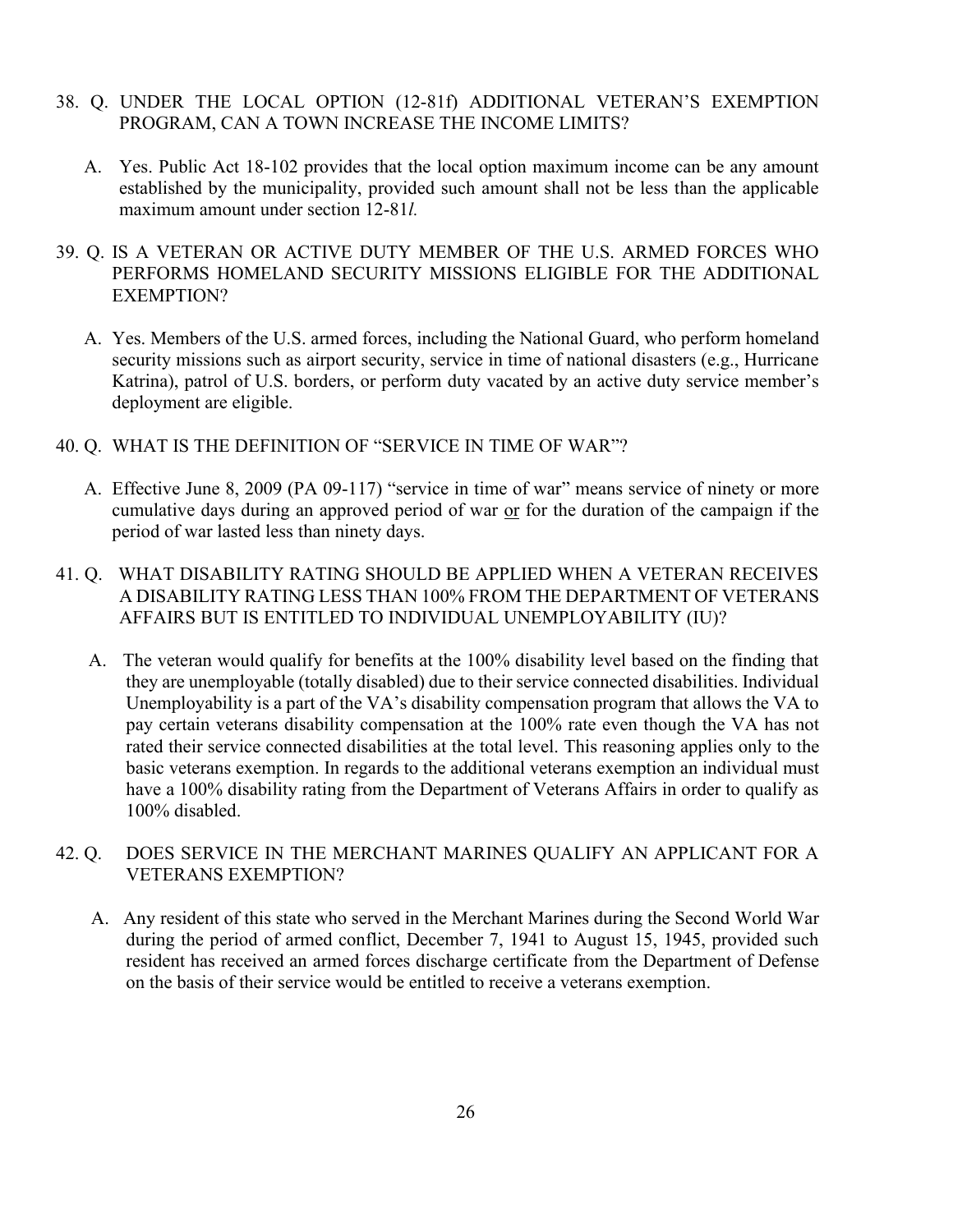# 43. Q. WHEN BOTH SPOUSES IN A MARRIAGE ARE VETERANS WOULD THE SURVIVING SPOUSE BE ENTITLED TO BOTH ADDITIONAL EXEMPTIONS?

 A. Yes. The surviving spouse would be entitled to their own regular exemption and a surviving spouse regular exemption, therefore, per Section 12-81g the surviving spouse would also be entitled to both additional exemptions.

# 44. Q. IS A VETERAN WHO RECEIVED AN OTHER THAN HONORABLE (OTH) DISCHARGE ELIGIBLE FOR EXEMPTIONS IN CT?

 A. Yes – PA 18-47 extends eligibility for certain exemptions to veterans who received an Other Than Honorable (OTH) discharge characterization. To be eligible for an exemption under 12- 81(19), 12-81(22) or 12-81(25) a veteran with an OTH discharge must be diagnosed with one or more of three "Qualifying Conditions": (1) post-traumatic stress disorder (PTSD) resulting from military service, (2) a traumatic brain injury (TBI) resulting from military service or (3) experienced military sexual trauma (MST). In addition to filing a DD-214 veterans with an OTH discharge must also file a completed CT DVA OTH Form 1 with the Assessor. PA 21- 79 added as a "qualifying condition" a determination that sexual orientation, gender identity or gender expression was more likely than not the primary reason for an other than honorable discharge.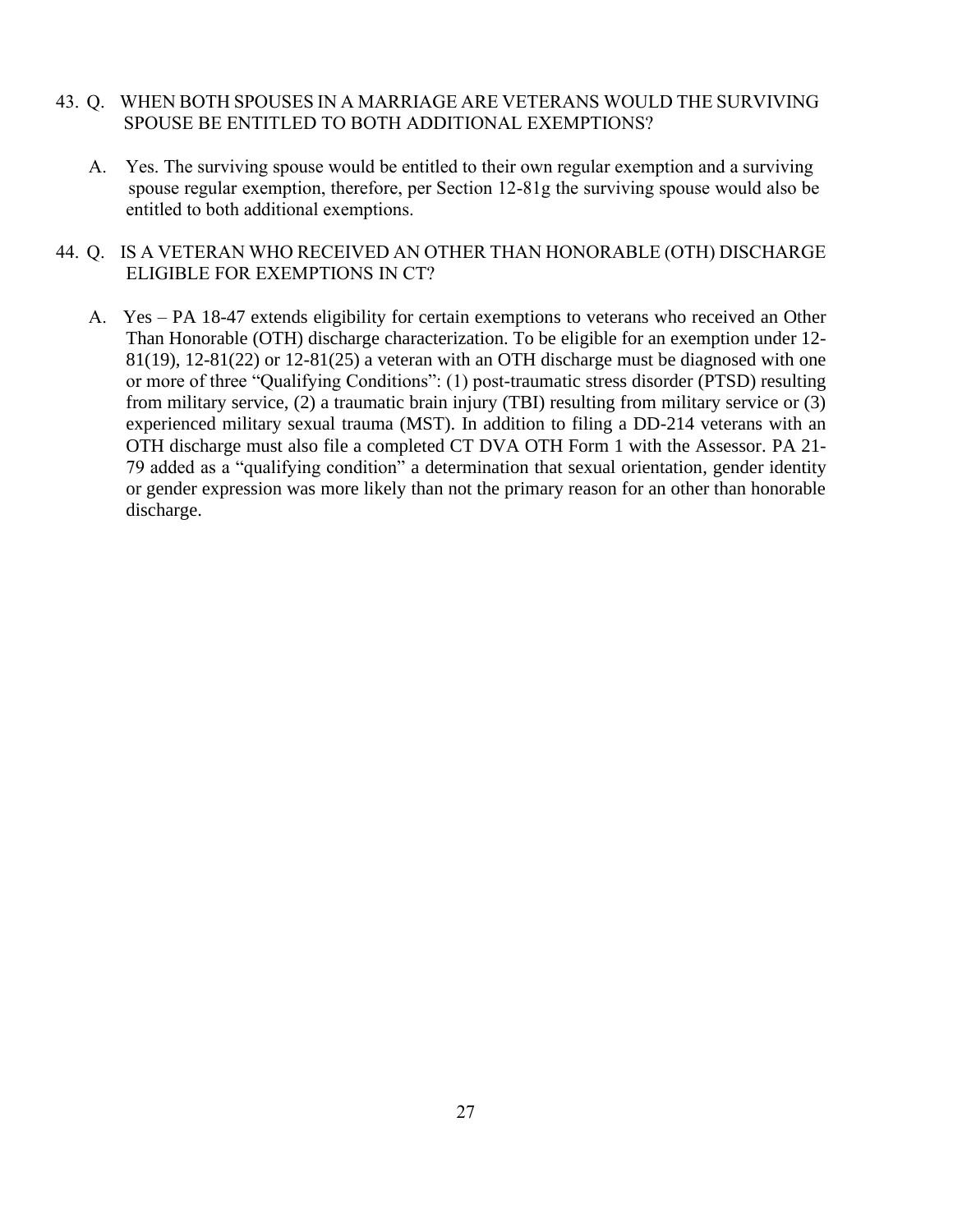# **EXHIBIT I**

# SOCIAL SECURITY PAYMENT IDENTIFICATION CODES (PIC) & BENEFICIARY INDICATOR CODES (BIC)

| &              | Wage Earner and Spouse             | Old age or disability               |
|----------------|------------------------------------|-------------------------------------|
| A              | Wage Earner (Primary Claimant)     | Old age or disability               |
|                |                                    |                                     |
| B              | Aged Wife (aged 62 or over)        | First claimant                      |
| <b>B1</b>      | Aged Husband (aged 62 or over)     | First claimant                      |
| B <sub>2</sub> | Young Wife, with child in her care | First claimant                      |
| <b>B3</b>      | Aged Wife                          | Second claimant                     |
| <b>B4</b>      | <b>Aged Husband</b>                | Second claimant                     |
| <b>B5</b>      | Young Wife                         | Second claimant                     |
| <b>B6</b>      | Divorced Wife (aged 62 or over)    | First claimant                      |
| B7             | Young Wife                         | Third claimant                      |
| <b>B8</b>      | Aged Wife                          | Third claimant                      |
| <b>B</b> 9     | Divorced Wife                      | Second claimant                     |
| $C1-C9$        | Child or grandchild                | Including disabled or student child |
| $CA-CK$        |                                    |                                     |
|                |                                    |                                     |
| D              | Widow, aged 60 or over             | First claimant                      |
| D <sub>1</sub> | Widower, aged 60 or over           | First claimant                      |
| D2             | Aged Widow                         | Second claimant                     |
| D <sub>3</sub> | Aged Widower                       | Second claimant                     |
| D <sub>4</sub> | Widow                              | Remarried after attaining age 60    |
| D <sub>5</sub> | Widower                            | Remarried after attaining age 60    |
| D <sub>6</sub> | Surviving Divorced Wife, over 60   | First claimant                      |
| D7             | <b>Surviving Divorced Wife</b>     | Second claimant                     |
| D <sub>8</sub> | Aged Widow                         | Third claimant                      |
| D <sub>9</sub> | <b>Remarried Widow</b>             | Second claimant                     |
| DA             | <b>Remarried Widow</b>             | Third claimant                      |
| DC             | Surviving divorced husband         | First claimant                      |
| E              | Widowed Mother                     | First claimant                      |
| E1             | <b>Surviving Divorced Mother</b>   | First claimant                      |
| E2             | Widowed Mother                     | Second claimant                     |
| E <sub>3</sub> | <b>Surviving Divorced Mother</b>   | Second claimant                     |
| E4             | <b>Widowed Father</b>              | First claimant                      |
| E <sub>6</sub> | <b>Widowed Father</b>              | Second claimant                     |
| E7             | Widowed Mother                     | Third claimant                      |
| F1             | Father                             |                                     |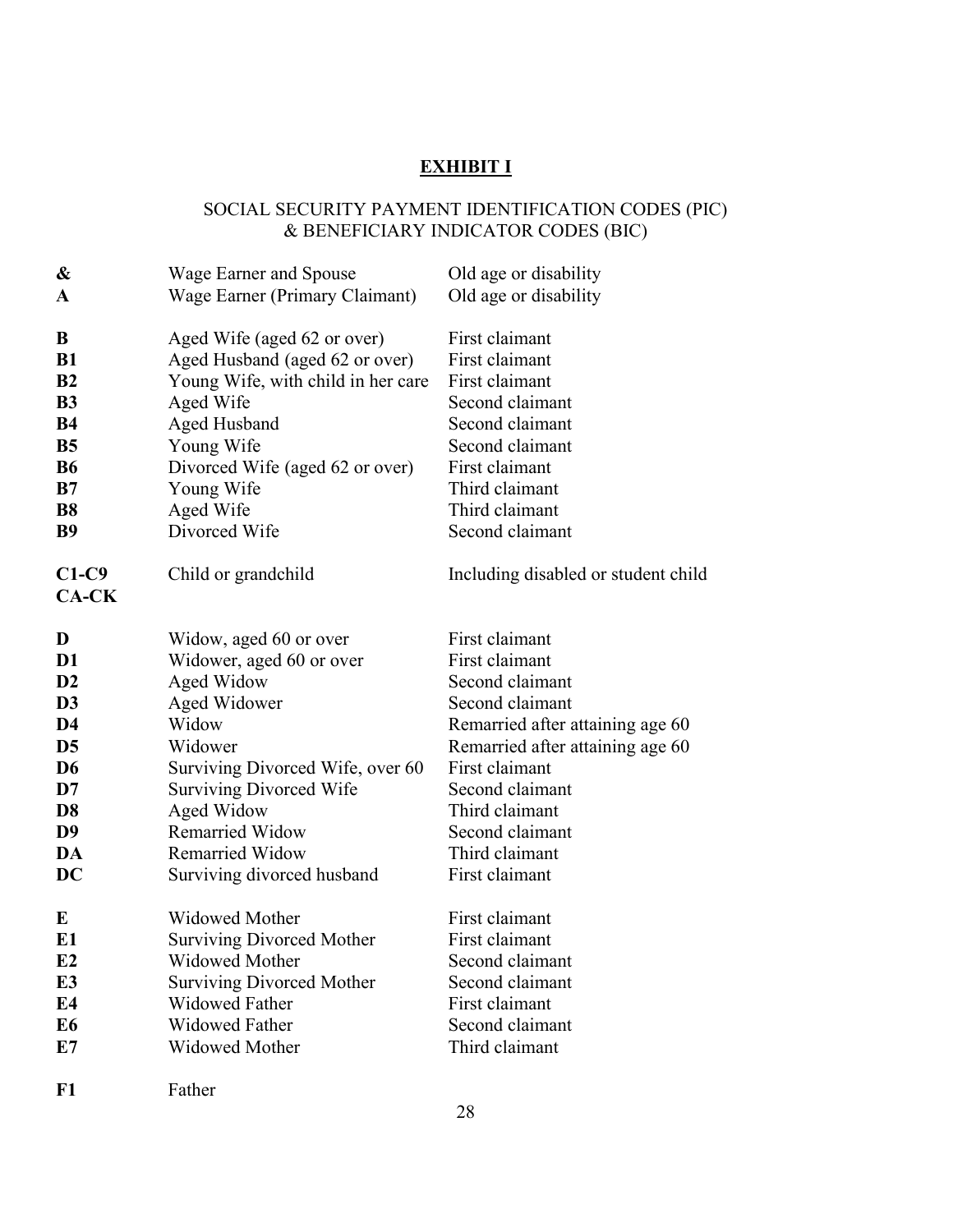- **F3** Stepfather
- **F4** Stepmother

# **EXHIBIT I (cont.)**

| F5<br><b>Adopting Father</b> |  |
|------------------------------|--|
|------------------------------|--|

- **F6** Adopting Mother
- **F7** Second Alleged Father
- **F8** Second Alleged Mother

| HA  | Wage earner         | Disability |
|-----|---------------------|------------|
| HВ  | Aged wife           | Disability |
| HB1 | Aged husband        | Disability |
| HB2 | Young wife          | Disability |
| HB6 | Divorced wife       | Disability |
| HС  | Child or grandchild | Disability |

# **Code Type Code Type**

- 
- 
- 
- 
- **W** Disabled widow, 50 or over  $(1<sup>st</sup>$  claimant) **WB**
- 
- **W2** Disabled widow ( $2^{nd}$  claimant) **WF** Disabled widow ( $5^{th}$  claimant)
- **W3** Disabled widower  $(2^{nd}$  claimant) **WG**
- 
- 

- **TV** MQGE disabled widow(er) (1st claimant) **W6** Disabled surviving divorced wife (1<sup>st</sup> claimant)
- **TW** Disabled widow(er) (1st claimant) **W7** Disabled surviving divorced wife (2<sup>nd</sup> claimant)
- **TX** MOGE disabled widow(er) (2nd claimant) **W8** Disabled surviving divorced wife (3<sup>rd</sup> claimant)
- **T2-T9** Multiple eligible children **W9** Disabled widow (4<sup>th</sup> claimant)<br>**W** Disabled widow,50 or over (1<sup>st</sup> claimant) **WB** Disabled widower (4<sup>th</sup> claimant)
	-
- **W1** Disabled widower, 50 or over (1<sup>st</sup> claimant) **WC** Disabled surviving divorced wife (4<sup>th</sup> claimant)
	-
	- Disabled widower  $(5<sup>th</sup> claimant)$
- W<sub>4</sub> Disabled widow (3<sup>rd</sup> claimant) **WJ** Disabled surviving divorced wife (5<sup>th</sup> claimant)
- **W5** Disabled widower  $(3<sup>rd</sup> claimant)$  **WR** Disabled surviving divorced husband  $(1<sup>st</sup> claim)$ 
	- **WT** Disabled surviving divorced husband (2<sup>nd</sup> claim)

# BLACK LUNG BENEFICIARY IDENTIFICATION CODES (BIC) AND PAYMENT IDENTIFICATION (PIC) CODES

- 
- 
- 
- 
- LX Divorced widow of miner **P6** Stepmother of miner
- 
- **P1** Natural father of miner
- **LM** Miner **P2** Natural mother of miner
- **LS** Wife of miner **P3** Adoptive father of miner
- **LT** Divorced wife of miner **P4** Adoptive mother of miner
- **LW** Widow of miner **P5** Stepfather of miner
	-
- **L1-L9** Children of miner **S1-S8** Brothers and Sisters of miner